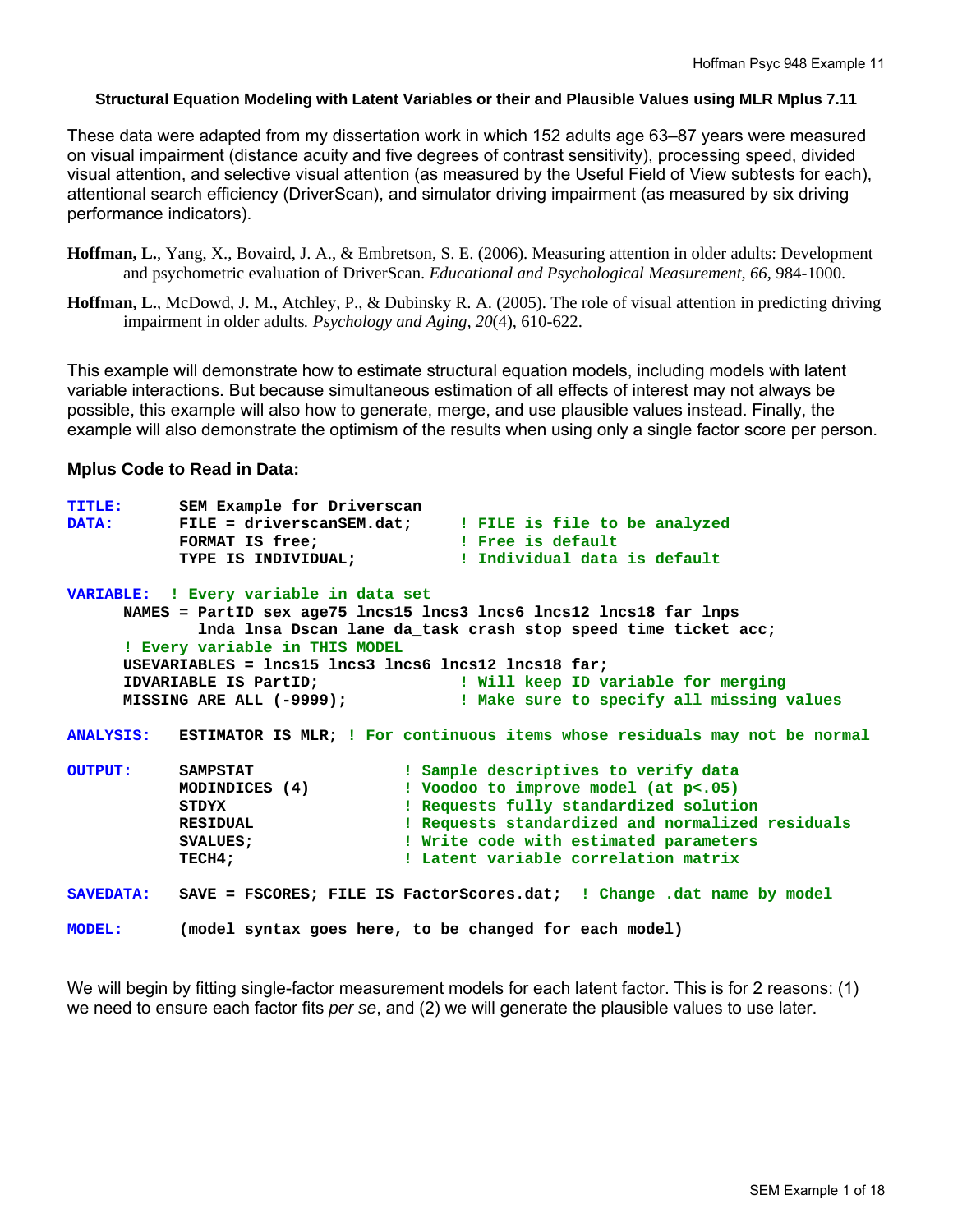### **Measurement Model for Visual Impairment (including Omega)**  *Step 1: Estimate model using MLR, generate SVALUES text*

**VARIABLE: ! Every variable in THIS MODEL USEVARIABLES = lncs15 lncs3 lncs6 lncs12 lncs18 far; ANALYSIS: ESTIMATOR = MLR; MODEL: ! Measurement models Vision BY far@1 ! 1 marker loading lncs15\* lncs3\* lncs6\* lncs12\* lncs18\* (L2-L6); [far\* lncs15\* lncs3\* lncs6\* lncs12\* lncs18\*]; ! All intercepts far\* lncs15\* lncs3\* lncs6\* lncs12\* lncs18\* (E1-E6); ! Residual variances Vision\*; [Vision@0]; ! Factor M=0, Var=? MODEL CONSTRAINT: ! TO GET OMEGA NEW(SumLoad2 SumError SumRCov Omega); SumLoad2 = (1+L2+L3+L4+L5+L6)^2; SumError = E1+E2+E3+E4+E5+E6;**   $SumRCov = 2*(0);$ **Omega = SumLoad2 / (SumLoad2+SumError+SumRCov);**  MODEL FIT INFORMATION Number of Free Parameters 18 Loglikelihood H0 Value -747.948 H0 Scaling Correction Factor 1.1255 for MLR H1 Value -739.282 H1 Scaling Correction Factor 1.1171 for MLR Information Criteria Akaike (AIC) 1531.897<br>Bayesian (BIC) 1586.327 Bayesian (BIC) 1586.327<br>Sample-Size Adjusted BIC 1529.357 Sample-Size Adjusted BIC  $(n* = (n + 2) / 24)$ Chi-Square Test of Model Fit Value 15.752\* Degrees of Freedom 9<br>P-Value 0.0722 P-Value 0.0722<br>Scaling Correction Factor 1.1003 Scaling Correction Factor for MLR The chi-square value for MLM, MLMV, MLR, ULSMV, WLSM and WLSMV cannot be used for chi-square difference testing in the regular way. MLM, MLR and WLSM chi-square difference testing is described on the Mplus website. MLMV, WLSMV, and ULSMV difference testing is done using the DIFFTEST option. RMSEA (Root Mean Square Error Of Approximation) Estimate 0.070<br>90 Percent C.I. 0.000 0.126 90 Percent C.I. Probability RMSEA <= .05 0.246 CFI/TLI CFI 0.973 TLI 0.955 Chi-Square Test of Model Fit for the Baseline Model Value 264.950 Degrees of Freedom 15<br>
P-Value 0.0000 P-Value SRMR (Standardized Root Mean Square Residual) Value 0.041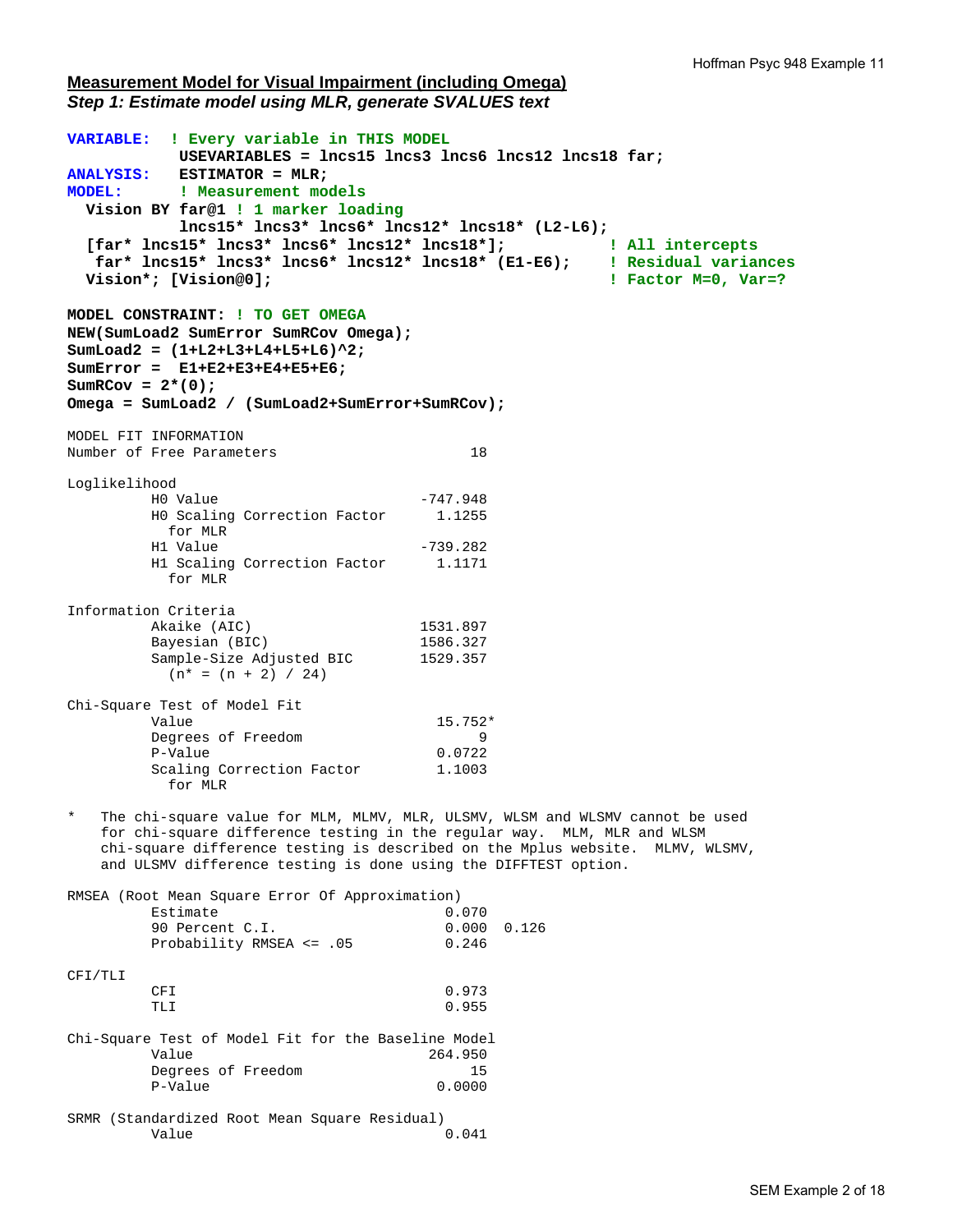# **Measurement Model Results from Step 1 for Vision:**

| <u> Measurement Model Results from Step 1 for Vision:</u> |          |       |            |                       |                                                                                                                                 |
|-----------------------------------------------------------|----------|-------|------------|-----------------------|---------------------------------------------------------------------------------------------------------------------------------|
| MODEL RESULTS                                             | Estimate | S.E.  | Est./S.E.  | Two-Tailed<br>P-Value | The SVALUES output option<br>provided this code, which we<br>will use to generate plausible<br>values for our factor scores for |
| <b>BY</b><br>VISION                                       |          |       |            |                       |                                                                                                                                 |
| FAR                                                       | 1.000    | 0.000 | 999.000    | 999.000               | later.                                                                                                                          |
| LNCS15                                                    | 0.497    | 0.103 | 4.815      | 0.000                 |                                                                                                                                 |
| LNCS3                                                     | 0.594    | 0.118 | 5.018      | 0.000                 | MODEL COMMAND WITH FINAL                                                                                                        |
| LNCS6                                                     | 0.764    | 0.136 | 5.628      | 0.000                 | ESTIMATES USED AS STARTING                                                                                                      |
| LNCS12                                                    | 1.296    | 0.207 | 6.277      | 0.000                 | <b>VALUES</b>                                                                                                                   |
| LNCS18                                                    | 1.504    | 0.237 | 6.353      | 0.000                 |                                                                                                                                 |
|                                                           |          |       |            |                       | vision BY far@1;                                                                                                                |
| Means                                                     |          |       |            |                       | vision BY lncs15*0.49665 (12);                                                                                                  |
| VISION                                                    | 0.000    | 0.000 | 999.000    | 999.000               | vision BY lncs3*0.59433 (13);<br>vision BY lncs6*0.76361 (14);                                                                  |
| Intercepts                                                |          |       |            |                       | vision BY lncs12*1.29636 (15);                                                                                                  |
| LNCS15                                                    | $-3.698$ | 0.035 | $-105.136$ | 0.000                 | vision BY lncs18*1.50436 (16);                                                                                                  |
| LNCS3                                                     | $-3.938$ | 0.035 | $-113.273$ | 0.000                 |                                                                                                                                 |
| LNCS6                                                     | $-3.730$ | 0.043 | $-87.639$  | 0.000                 | $[$ lncs15*-3.69842 ];                                                                                                          |
| LNCS12                                                    | $-2.368$ | 0.066 | $-36.000$  | 0.000                 | $[$ lncs3*-3.93821 ];                                                                                                           |
| LNCS18                                                    | $-1.406$ | 0.081 | $-17.389$  | 0.000                 | $[$ lncs6*-3.72997 ];                                                                                                           |
| FAR                                                       | 3.026    | 0.067 | 45.130     | 0.000                 | $[$ lncs12*-2.36777 ];                                                                                                          |
|                                                           |          |       |            |                       | $[$ lncs18*-1.40608 ];                                                                                                          |
| Variances                                                 |          |       |            |                       | $[$ far*3.02632 ];                                                                                                              |
| VISION                                                    | 0.224    | 0.067 | 3.333      | 0.001                 | $[$ vision@0 $]$ ;                                                                                                              |
| Residual Variances                                        |          |       |            |                       | $lncs15*0.13297 (e2);$                                                                                                          |
| LNCS15                                                    | 0.133    | 0.018 | 7.435      | 0.000                 | $lncs3*0.10479$ (e3);                                                                                                           |
| LNCS3                                                     | 0.105    | 0.014 | 7.451      | 0.000                 | $lncs6*0.14501 (e4);$                                                                                                           |
| LNCS6                                                     | 0.145    | 0.028 | 5.231      | 0.000                 | $lncs12*0.28191$ (e5);                                                                                                          |
| LNCS12                                                    | 0.282    | 0.047 | 5.947      | 0.000                 | $lncs18*0.48808$ (e6);                                                                                                          |
| LNCS18                                                    | 0.488    | 0.062 | 7.933      | 0.000                 | $far*0.46001 (e1);$                                                                                                             |
| FAR                                                       | 0.460    | 0.055 | 8.349      | 0.000                 | vision*0.22350;                                                                                                                 |
| New/Additional Parameters                                 |          |       |            |                       |                                                                                                                                 |
| SUMLOAD2                                                  | 31.983   | 7.564 | 4.228      | 0.000                 | For factor score reliability                                                                                                    |
| <b>SUMERROR</b>                                           | 1.613    | 0.102 | 15.822     | 0.000                 | SAMPLE STATISTICS FOR ESTIMATED                                                                                                 |
| SUMRCOV                                                   | 0.000    | 0.000 | 0.000      | 1.000                 | FACTOR SCORES                                                                                                                   |
| OMEGA                                                     | 0.952    | 0.011 | 88.539     | 0.000                 |                                                                                                                                 |
|                                                           |          |       |            |                       | Means                                                                                                                           |
|                                                           |          |       |            |                       | VISION<br>VISION SE                                                                                                             |
| STANDARDIZED MODEL RESULTS                                |          |       |            |                       |                                                                                                                                 |
| STDYX Standardization                                     |          |       |            | Two-Tailed            | 0.000<br>0.194                                                                                                                  |
|                                                           | Estimate | S.E.  | Est./S.E.  | P-Value               |                                                                                                                                 |
| VISION<br>ВY                                              |          |       |            |                       | Covariances                                                                                                                     |
| FAR                                                       | 0.572    | 0.062 | 9.190      | 0.000                 |                                                                                                                                 |
| LNCS15                                                    | 0.541    | 0.074 | 7.305      | 0.000                 | 0.186<br>VISION                                                                                                                 |
| LNCS3                                                     | 0.656    | 0.062 | 10.605     | 0.000                 |                                                                                                                                 |
| LNCS6                                                     | 0.688    | 0.057 | 12.062     | 0.000                 | $\rho = \frac{.186}{.186 + .194^2} = .832$                                                                                      |
| LNCS12                                                    | 0.756    | 0.051 | 14.815     | 0.000                 |                                                                                                                                 |
| LNCS18                                                    | 0.713    | 0.041 | 17.293     | 0.000                 |                                                                                                                                 |
|                                                           |          |       |            |                       |                                                                                                                                 |
|                                                           |          |       |            |                       | Normalized Residuals for Covariances/Correlations/Residual Correlations                                                         |

|                                | LNCS15                           | LNCS3                            | LNCS6                         | LNCS12                  | LNCS18                       |
|--------------------------------|----------------------------------|----------------------------------|-------------------------------|-------------------------|------------------------------|
| LNCS15<br>LNCS3<br>LNCS6       | 0.000<br>1.651<br>$-0.045$       | 0.000<br>0.261                   | 0.000                         |                         | Local fit looks good as well |
| LNCS12<br>LNCS18<br><b>FAR</b> | $-0.455$<br>$-0.629$<br>$-0.471$ | $-0.241$<br>$-0.458$<br>$-0.731$ | 0.021<br>$-0.177$<br>$-0.062$ | 0.000<br>0.353<br>0.198 | 0.000<br>0.558               |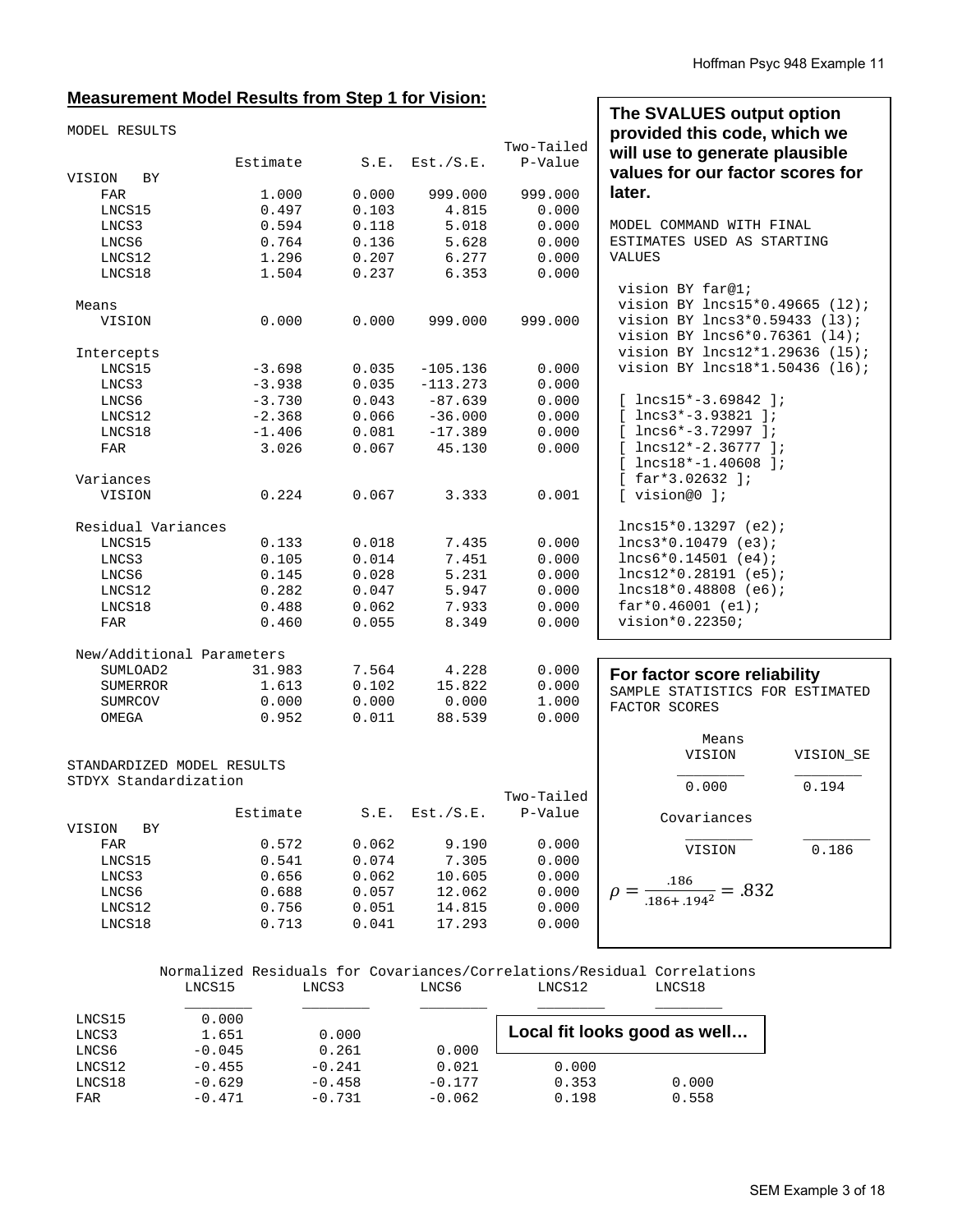**Now we are ready for Step 2 for the Visual Impairment factor:**  *Generate plausible values using BAYES estimation of \*previous MLR model\** 

**ANALYSIS: ESTIMATOR = BAYES; MODEL: ! Parameters from previously estimated measurement model, but all FIXED@ Vision BY far@1; Vision BY lncs15@0.49665(l2); Vision BY lncs3@0.59434(l3); Vision BY lncs6@0.76361(l4); Vision BY lncs12@1.29636(l5); Vision BY lncs18@1.50436(l6); [lncs15@-3.69842]; [lncs3@-3.93821]; [lncs6@-3.72997]; [lncs12@-2.36777]; [lncs18@-1.40608]; [far@3.02632]; [vision@0]; lncs15@0.13296(e2); lncs3@0.10479(e3); lncs6@0.14501(e4); lncs12@0.28191(e5); lncs18@0.48808(e6); far@0.46002(e1); vision@0.22350;**  DATA IMPUTATION: **!** Creating plausible values for factor score<br>NDATASETS = 100; <br>**!** Number of separate values to create **! Number of separate values to create** SAVE = Vision\*.dat; **12.13 External Bay BayE** : Name of separate datasets with plausible values **SAVEDATA: FILE = VisionSummary.dat; ! Summary about plausibles per person SAVE = FSCORES (100); ! Needed to generate 100 factor scores FACTORS = Vision; ! Which factors to save Save file Vision\*.dat Order of variables LNCS15 LNCS3 LNCS6 LNCS12 LNCS18 FAR PARTID VISION**  Now we have 100 datasets (named Vision1.dat to Vision100.dat) with these variables in this order. Thus, rather than just using the mean of a person's factor score distribution, we are *sampling* from each person's factor distribution. In addition, it made a text file called "Visionlist.dat" that lists these individual data files: Vision1.dat Vision2.dat Vision3.dat Vision4.dat Vision5.dat …. Later we will use these types of files to tell Mplus to run the same analysis on every single file, then aggregation the results (as in multiple imputation for missing data).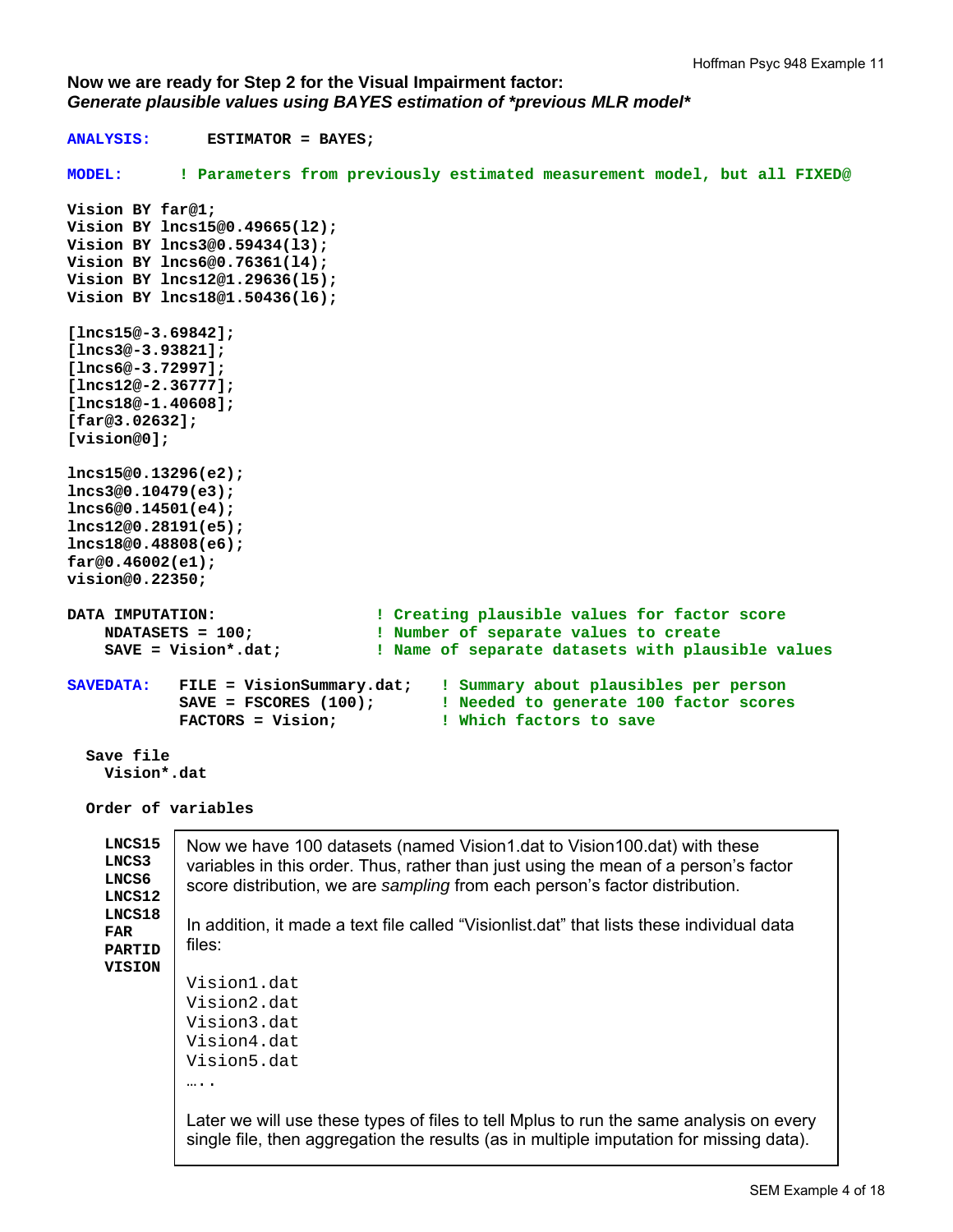## **Measurement Model for Driving Impairment (including Omega)**  *Step 1: Estimate model using MLR, generate SVALUES text*

**VARIABLE: ! Every variable in THIS MODEL USEVARIABLES = lane da\_task crash stop speed time; ANALYSIS: ESTIMATOR = MLR; MODEL: ! Measurement models Driving BY crash@1 ! 1 marker loading da\_task\* lane\* stop\* speed\* time\* (L2-L6); [lane\* da\_task\* crash\* stop\* speed\* time\*]; ! All intercepts lane\* da\_task\* crash\* stop\* speed\* time\* (E1-E6); ! Residual variances Driving\*; [Driving@0]; ! Factor M=0, Var=? speed WITH time\* (ResCov); ! Residual covariance MODEL CONSTRAINT: ! TO GET OMEGA NEW(SumLoad2 SumError SumRCov Omega); SumLoad2 = (1+L2+L3+L4+L5+L6)^2; SumError = E1+E2+E3+E4+E5+E6; SumRCov = 2\*(ResCov); Omega = SumLoad2 / (SumLoad2+SumError+SumRCov);**  MODEL FIT INFORMATION Number of Free Parameters 19 Loglikelihood H0 Value -37.119 H0 Scaling Correction Factor 1.1566 for MLR H1 Value -30.710 H1 Scaling Correction Factor 1.1108 for MLR Information Criteria Akaike (AIC) 112.239 Bayesian (BIC) 167.012 Sample-Size Adjusted BIC 106.915  $(n* = (n + 2) / 24)$ Chi-Square Test of Model Fit Value 12.791\* Deqrees of Freedom 8 P-Value 0.1192 Scaling Correction Factor 1.0021 for MLR The chi-square value for MLM, MLMV, MLR, ULSMV, WLSM and WLSMV cannot be used for chi-square difference testing in the regular way. MLM, MLR and WLSM chi-square difference testing is described on the Mplus website. MLMV, WLSMV, and ULSMV difference testing is done using the DIFFTEST option. RMSEA (Root Mean Square Error Of Approximation) Estimate 0.067 90 Percent C.I. 0.000 0.133 Probability RMSEA <= .05 0.293 CFI/TLI CFI 0.922 TLI 0.854 Chi-Square Test of Model Fit for the Baseline Model Value 76.677 Degrees of Freedom 15<br>P-Value 0.0000 P-Value SRMR (Standardized Root Mean Square Residual) Value 0.054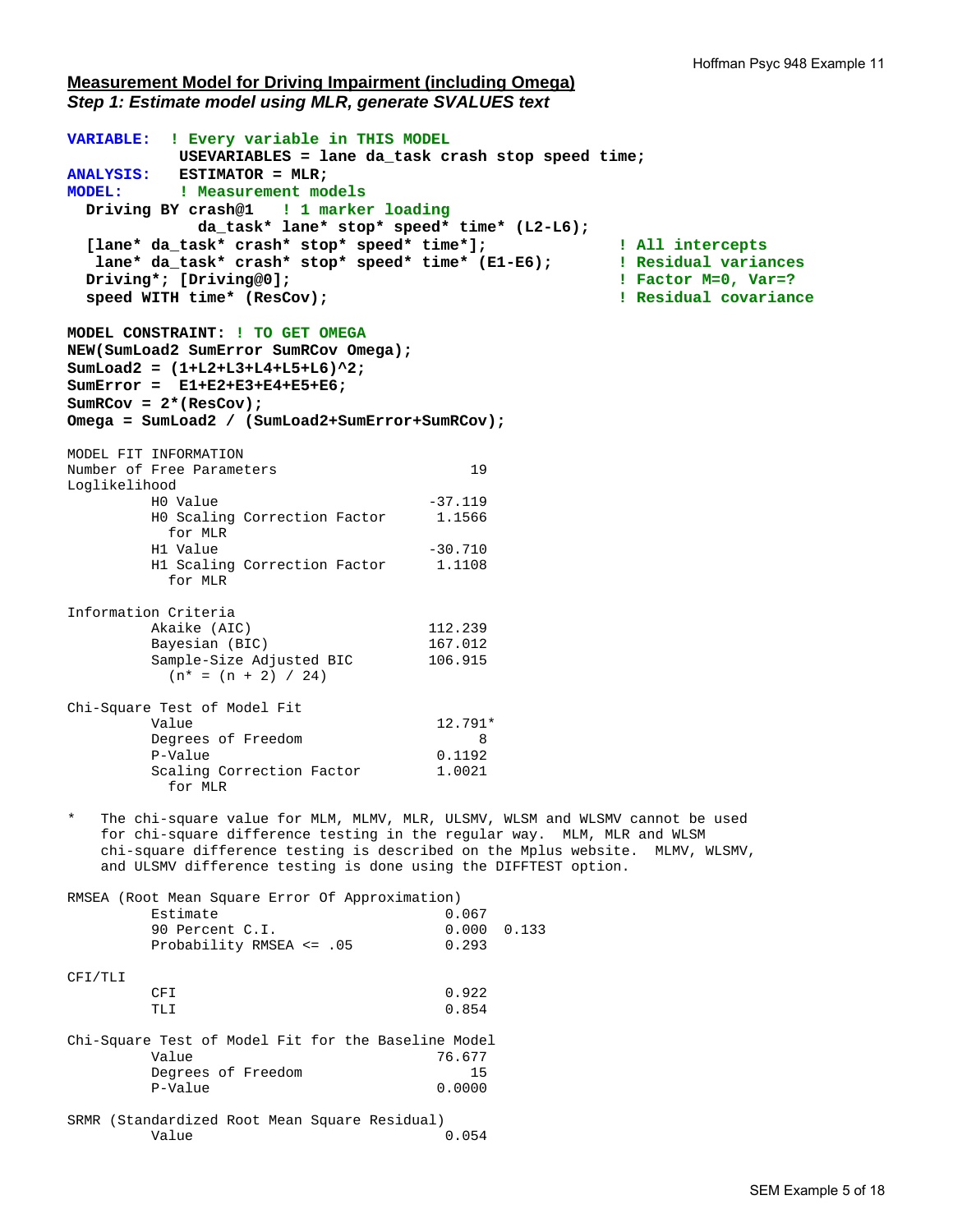# **Measurement Model Results from Step 1 for Driving:**

MODEL RESULTS

|                            |          |                     |           | Two-Tailed |                                                                         |
|----------------------------|----------|---------------------|-----------|------------|-------------------------------------------------------------------------|
|                            | Estimate | S.E.                | Est./S.E. | P-Value    |                                                                         |
| DRIVING BY                 |          |                     |           |            | The SVALUES output option                                               |
| CRASH                      | 1.000    | 0.000               | 999.000   | 999.000    | provided this code, which we will                                       |
| LANE                       | 0.150    | 0.057               | 2.608     | 0.009      | use to generate plausible values                                        |
| DA_TASK                    | 0.173    | 0.074               | 2.348     | 0.019      | for our factor scores for later.                                        |
| STOP                       | 0.347    | 0.163               | 2.124     | 0.034      |                                                                         |
| SPEED                      | 0.422    | 0.138               | 3.054     | 0.002      | MODEL COMMAND WITH FINAL                                                |
| TIME                       | 0.048    | 0.043               | 1.104     | 0.270      | ESTIMATES USED AS STARTING VALUES                                       |
|                            |          |                     |           |            |                                                                         |
| SPEED<br>WITH              |          |                     |           |            | driving BY crash@1;                                                     |
| TIME                       | $-0.023$ | 0.004               | $-5.393$  | 0.000      | driving BY lane* $0.14977$ (12);                                        |
|                            |          |                     |           |            |                                                                         |
| Means                      |          |                     |           |            | driving BY da_task* $0.17282$ (13);                                     |
| DRIVING                    | 0.000    | 0.000               | 999.000   | 999.000    | driving BY $stop*0.34713(14)$ ;                                         |
|                            |          |                     |           |            | driving BY speed* $0.42198$ (15);                                       |
| Intercepts                 |          |                     |           |            | driving BY time*0.04799 (16);                                           |
| LANE                       | 0.815    | 0.015               | 53.293    | 0.000      |                                                                         |
| DA_TASK                    | 0.256    | 0.013               | 20.102    | 0.000      | speed WITH time*-0.02305                                                |
| CRASH                      | 0.859    | 0.053               | 16.292    | 0.000      | (rescov);                                                               |
| STOP                       | 0.205    | 0.038               | 5.349     | 0.000      |                                                                         |
| SPEED                      | 0.836    | 0.042               | 19.687    | 0.000      | $[$ lane*0.81538 ];                                                     |
| TIME                       | 3.146    | 0.009               | 349.081   | 0.000      | $[$ da_task*0.25614 ];                                                  |
|                            |          |                     |           |            | $[crash*0.85947];$                                                      |
|                            |          |                     |           |            | $[$ stop*0.20455 ];                                                     |
| Variances                  |          |                     |           |            | $[$ speed*0.83636 ];                                                    |
| DRIVING                    | 0.159    | 0.062               | 2.574     | 0.010      | $[$ time*3.14598 ];                                                     |
|                            |          |                     |           |            | $[$ driving*0 $]$ ;                                                     |
| Residual Variances         |          |                     |           |            |                                                                         |
| LANE                       | 0.027    | 0.004               | 6.596     | 0.000      | $lane*0.02734 (e1);$                                                    |
| DA_TASK                    | 0.017    | 0.004               | 4.613     | 0.000      | da_task* $0.01669$ (e2);                                                |
| CRASH                      | 0.209    | 0.055               | 3.781     | 0.000      | $crash*0.20856 (e3);$                                                   |
| STOP                       | 0.174    | 0.031               | 5.575     | 0.000      | $stop*0.17387 (e4);$                                                    |
| SPEED                      | 0.210    | 0.028               | 7.391     | 0.000      | speed*0.20994 (e5);                                                     |
| TIME                       | 0.010    | 0.001               | 8.639     | 0.000      | time*0.01036 $(e6);$                                                    |
|                            |          |                     |           |            | driving*0.15881;                                                        |
| New/Additional Parameters  |          |                     |           |            |                                                                         |
| SUMLOAD2                   | 4.578    | 1.185               | 3.865     | 0.000      |                                                                         |
| SUMERROR                   | 0.647    | 0.067               | 9.627     | 0.000      |                                                                         |
| SUMRCOV                    | $-0.046$ | 0.009               | $-5.393$  | 0.000      | For factor score reliability                                            |
| OMEGA                      | 0.884    | 0.022               | 40.166    | 0.000      | SAMPLE STATISTICS FOR ESTIMATED                                         |
|                            |          |                     |           |            | FACTOR SCORES                                                           |
| STANDARDIZED MODEL RESULTS |          |                     |           |            |                                                                         |
| STDYX Standardization      |          |                     |           |            | Means                                                                   |
|                            |          |                     |           | Two-Tailed | DRIVING SE<br>DRIVING                                                   |
|                            | Estimate | S.E.                | Est./S.E. | P-Value    |                                                                         |
| DRIVING BY                 |          |                     |           |            | 0.000<br>0.247                                                          |
| CRASH                      | 0.657    | 0.117               | 5.596     | 0.000      |                                                                         |
| LANE                       | 0.340    | 0.123               | 2.767     | 0.006      | Covariances                                                             |
| DA_TASK                    | 0.470    | 0.132               | 3.576     | 0.000      |                                                                         |
| STOP                       | 0.315    | 0.115               | 2.748     | 0.006      | 0.098<br>DRIVING                                                        |
| SPEED                      | 0.345    | 0.107               | 3.226     | 0.001      |                                                                         |
| TIME                       | 0.185    | 0.145               | 1.275     | 0.202      |                                                                         |
|                            |          |                     |           |            | $\frac{.098}{.098 + .247^2} = .616$                                     |
| SPEED<br>WITH              |          |                     |           |            |                                                                         |
| TIME                       | $-0.494$ | 0.090               | $-5.478$  | 0.000      |                                                                         |
|                            |          |                     |           |            |                                                                         |
|                            |          |                     |           |            | Normalized Residuals for Covariances/Correlations/Residual Correlations |
|                            | LANE     | $\texttt{DA\_TASK}$ | CRASH     | STOP       | SPEED                                                                   |
|                            |          |                     |           |            |                                                                         |

| LANE        | 0.000    |          |          |                           |       |
|-------------|----------|----------|----------|---------------------------|-------|
| DA TASK     | $-0.487$ | 0.000    |          | Local fit looks mostly ok |       |
| CRASH       | 0.359    | $-0.390$ | 0.000    |                           |       |
| <b>STOP</b> | 0.769    | 0.503    | $-0.004$ | 0.000                     |       |
| SPEED       | 0.458    | $-0.836$ | 0.471    | $-0.482$                  | 0.000 |
| TIME        | $-1.508$ | 2.067    | $-0.346$ | $-0.545$                  | 0.000 |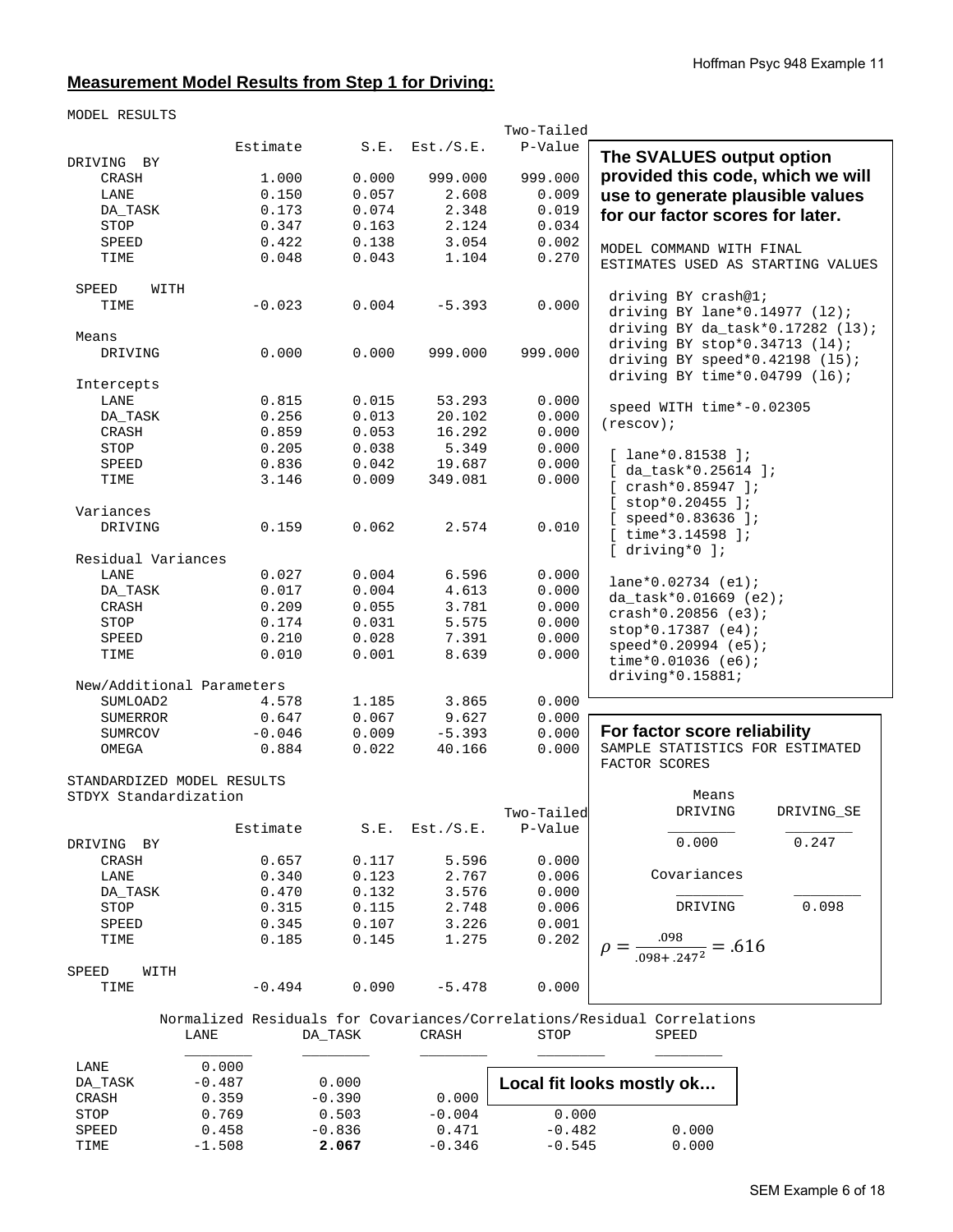## **Now we are ready for Step 2 for the Driving Impairment factor:**  *Generate plausible values using BAYES estimation of \*previous MLR model\**

```
ANALYSIS: ESTIMATOR = BAYES; 
MODEL: ! Parameters from previously estimated measurement model, but all FIXED
 driving BY crash@1; 
  driving BY lane@0.14977 (l2); 
  driving BY da_task@0.17282 (l3); 
  driving BY stop@0.34713 (l4); 
  driving BY speed@0.42198 (l5); 
  driving BY time@0.04799 (l6); 
  speed WITH time@-0.02305 (rescov); 
  [ lane@0.81538 ]; 
  [ da_task@0.25614 ]; 
  [ crash@0.85947 ]; 
  [ stop@0.20455 ]; 
  [ speed@0.83636 ]; 
  [ time@3.14598 ]; 
  [ driving@0 ]; 
  lane@0.02734 (e1); 
  da_task@0.01669 (e2); 
  crash@0.20856 (e3); 
  stop@0.17387 (e4); 
  speed@0.20994 (e5); 
  time@0.01036 (e6); 
  driving@0.15881; 
DATA IMPUTATION: ! Creating plausible values for factor score
     NDATASETS = 100; ! Number of separate values to create
     SAVE = Driving*.dat; ! Name of separate datasets with plausible values 
SAVEDATA: FILE = DrivingSummary.dat; ! Summary about plausibles per person
             SAVE = FSCORES (100); ! Needed to generate 100 factor scores
             FACTORS = Driving; ! Which factors to save 
   Save file 
     Driving*.dat 
   Order of variables 
     LANE 
     DA_TASK 
     CRASH 
     STOP 
     SPEED 
     TIME 
     PARTID 
     DRIVING 
                       Now we have 100 datasets (named Driving1.dat to Driving100.dat) with 
                       these variables in this order. Thus, rather than just using the mean, we are 
                       sampling from each person's factor score distribution. 
                       In addition, it made a text file called "Visionlist.dat" that lists these individual 
                       data files: 
                       Driving1.dat 
                       Driving2.dat 
                       Driving3.dat 
                       Driving4.dat 
                       Driving5.dat 
                       ……
                       Later we will use these types of files to tell Mplus to run the same analysis 
                       on every single file, then aggregation the results (as in multiple imputation).
```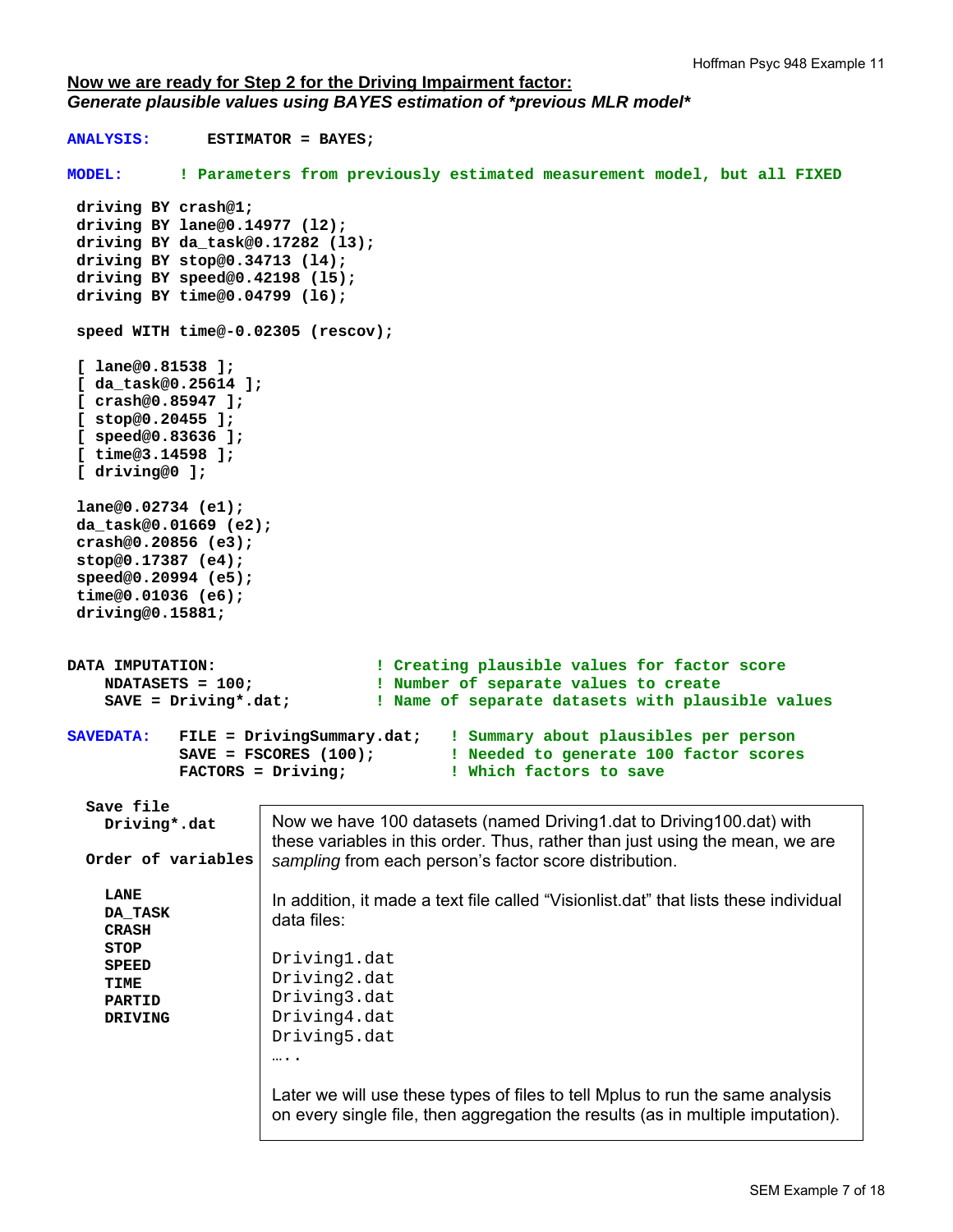# **Measurement Model for Attentional Impairment (including Omega)**  *Step 1: Estimate model using MLR, generate SVALUES text*

```
VARIABLE: ! Every variable in THIS MODEL
            USEVARIABLES = lnda lnsa Dscan; 
ANALYSIS: ESTIMATOR = MLR; 
MODEL: ! Measurement models
  Attn BY lnda@1 ! 1 marker loading
         lnsa* dscan* (L2-L3); 
   [lnda* lnsa* dscan*]; ! All intercepts
   lnda* lnsa* dscan* (E1-E3); ! Residual variances
  Attn*; [Attn@0]; ! Factor M=0, Var=?
MODEL CONSTRAINT: ! TO GET OMEGA
NEW(SumLoad2 SumError SumRCov Omega); 
SumLoad2 = (1+L2+L3)^2; 
SumError = E1+E2+E3; 
SumRCov = 2*(0);Omega = SumLoad2 / (SumLoad2+SumError+SumRCov);
```
*Can you guess why I didn't include the model fit?*

# **Measurement Model Results from Step 1 for Attention:**

| MODEL RESULTS |  |
|---------------|--|
|               |  |

|                            |          |       |           | Two-Tailed |                                 |
|----------------------------|----------|-------|-----------|------------|---------------------------------|
|                            | Estimate | S.E.  | Est./S.E. | P-Value    |                                 |
| <b>ATTN</b><br>BY          |          |       |           |            |                                 |
| <b>LNDA</b>                | 1.000    | 0.000 | 999.000   | 999.000    |                                 |
| LNSA                       | 0.516    | 0.071 | 7.275     | 0.000      |                                 |
| <b>DSCAN</b>               | 1.107    | 0.139 | 7.933     | 0.000      |                                 |
|                            |          |       |           |            |                                 |
| Means                      |          |       |           |            |                                 |
| <b>ATTN</b>                | 0.000    | 0.000 | 999.000   | 999.000    |                                 |
|                            |          |       |           |            |                                 |
| Intercepts                 |          |       |           |            |                                 |
| <b>LNDA</b>                | 4.354    | 0.079 | 54.825    | 0.000      | For factor score reliability    |
| LNSA                       | 5.581    | 0.036 | 154.256   | 0.000      |                                 |
| <b>DSCAN</b>               | $-0.012$ | 0.081 | $-0.154$  | 0.878      | SAMPLE STATISTICS FOR ESTIMATED |
|                            |          |       |           |            | FACTOR SCORES                   |
| Variances                  |          |       |           |            | Means                           |
| <b>ATTN</b>                | 0.443    | 0.088 | 5.008     | 0.000      | ATTN SE<br><b>ATTN</b>          |
| Residual Variances         |          |       |           |            | 0.000<br>0.313                  |
| LNDA                       | 0.516    | 0.068 | 7.597     | 0.000      |                                 |
| LNSA                       | 0.081    | 0.017 | 4.674     | 0.000      | Covariances                     |
| <b>DSCAN</b>               | 0.449    | 0.086 | 5.243     | 0.000      |                                 |
|                            |          |       |           |            | 0.345<br><b>ATTN</b>            |
| New/Additional Parameters  |          |       |           |            |                                 |
| SUMLOAD2                   | 6.876    | 0.960 | 7.165     | 0.000      |                                 |
| <b>SUMERROR</b>            | 1.045    | 0.102 | 10.212    | 0.000      | $\frac{.345}{.345+.313^2}=.779$ |
| SUMRCOV                    | 0.000    | 0.000 | 0.000     | 1.000      |                                 |
| OMEGA                      | 0.868    | 0.017 | 50.812    | 0.000      |                                 |
|                            |          |       |           |            |                                 |
| STANDARDIZED MODEL RESULTS |          |       |           |            |                                 |
| STDYX Standardization      |          |       |           |            |                                 |
|                            |          |       |           | Two-Tailed |                                 |
|                            | Estimate | S.E.  | Est./S.E. | P-Value    |                                 |
| <b>ATTN</b><br>BY          |          |       |           |            |                                 |
| <b>LNDA</b>                | 0.680    | 0.055 | 12.275    | 0.000      |                                 |
| LNSA                       | 0.770    | 0.055 | 14.087    | 0.000      |                                 |
| <b>DSCAN</b>               | 0.740    | 0.056 | 13.153    | 0.000      |                                 |

MODEL COMMAND WITH FINAL ESTIMATES USED AS STARTING VALUES attn BY lnda@1; attn BY lnsa\*0.51567 (l2); attn BY dscan\*1.10655 (l3); [  $lnda*4.35396$  ]; [ lnsa\*5.58076 ]; [ dscan\*-0.01244 ];  $[$  attn\*0  $]$ ; lnda\*0.51556 (e1); lnsa\*0.08112 (e2); dscan\*0.44855 (e3); attn\*0.44310;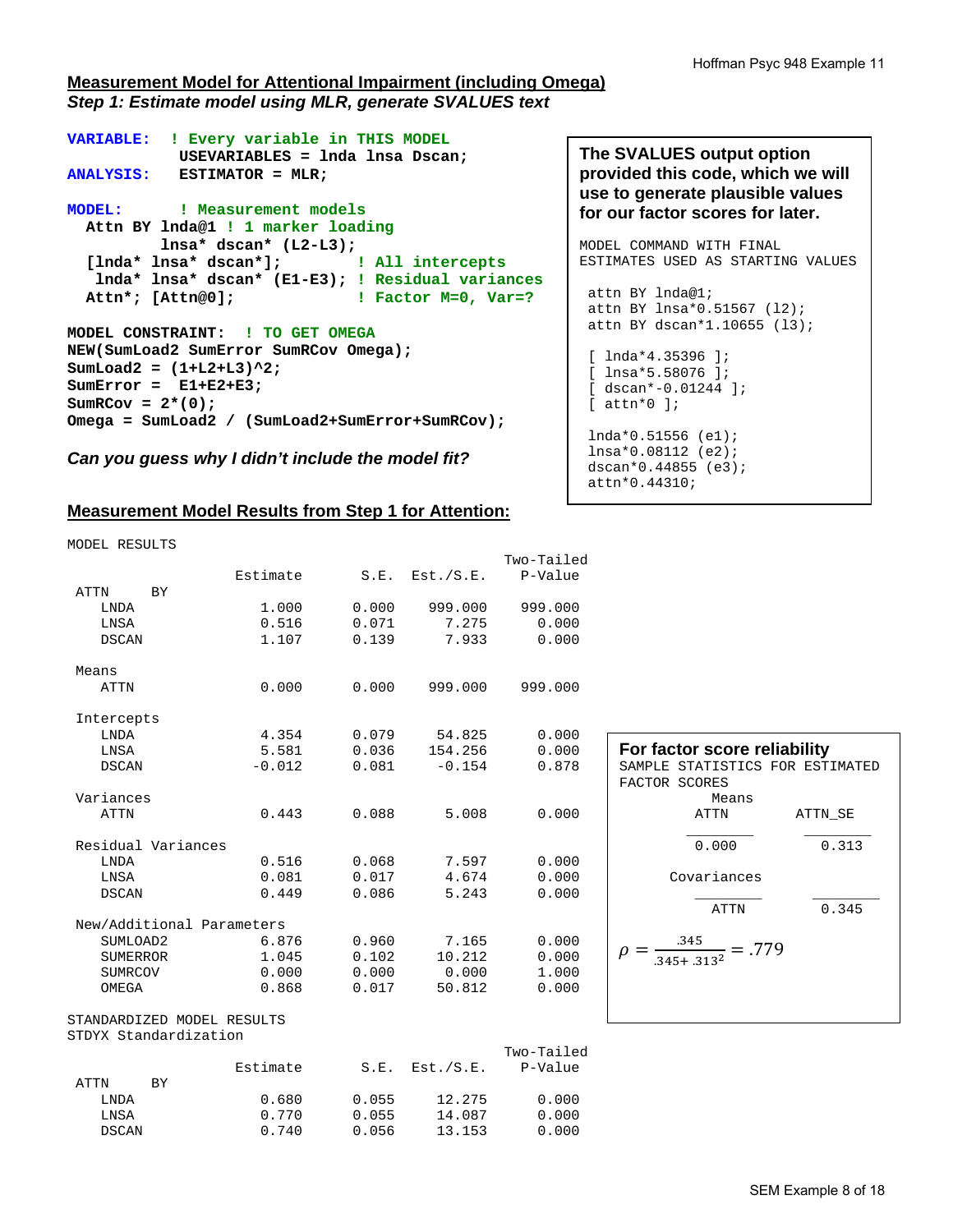### **Now we are ready for Step 2 for the Attentional Impairment factor:**  *Generate plausible values using BAYES estimation of \*previous MLR model\**

```
ANALYSIS: ESTIMATOR = BAYES; 
MODEL: ! Parameters from previously estimated measurement model, but all FIXED
  attn BY lnda@1; 
  attn BY lnsa@0.51567 (l2); 
  attn BY dscan@1.10655 (l3); 
  [ lnda@4.35396 ]; 
  [ lnsa@5.58076 ]; 
  [ dscan@-0.01244 ]; 
  [ attn@0 ]; 
  lnda@0.51556 (e1); 
  lnsa@0.08112 (e2); 
  dscan@0.44855 (e3); 
  attn@0.44310; 
DATA IMPUTATION: ! Creating plausible values for factor score
     NDATASETS = 100; ! Number of separate values to create
     SAVE = Attn*.dat; ! Name of separate datasets with plausible values 
SAVEDATA: FILE = AttnSummary.dat; ! Summary about plausibles per person
                                            ! Needed to generate 100 factor scores
             FACTORS = Attn; ! Which factors to save 
   Save file 
     Attn*.dat 
   Order of variables 
     LNDA 
     LNSA 
     DSCAN 
     PARTID 
     ATTN 
                        Now we have 100 datasets (named Attn1.dat to Attn100.dat) with these 
                        variables in this order. Thus, rather than just using the mean of a person's 
                        factor score distribution, we are sampling from it. 
                        In addition, it made a text file called "Attnlist.dat" that lists these individual 
                        data files: 
                        Attn1.dat 
                        Attn2.dat 
                        Attn3.dat 
                        Attn4.dat 
                        Attn5.dat 
                        ….
                        Later we will use these types of files to tell Mplus to run the same analysis 
                        on every single file, then aggregation the results (as in multiple imputation).
```
Now we are ready to test the model of interest, as shown below (drawn by Mplus, made prettier by me). We'll begin with a saturated structural model that has main effects of the latent variables only.

 $\_$  ,  $\_$  ,  $\_$  ,  $\_$  ,  $\_$  ,  $\_$  ,  $\_$  ,  $\_$  ,  $\_$  ,  $\_$  ,  $\_$  ,  $\_$  ,  $\_$  ,  $\_$  ,  $\_$  ,  $\_$  ,  $\_$  ,  $\_$  ,  $\_$  ,  $\_$  ,  $\_$  ,  $\_$  ,  $\_$  ,  $\_$  ,  $\_$  ,  $\_$  ,  $\_$  ,  $\_$  ,  $\_$  ,  $\_$  ,  $\_$  ,  $\_$  ,  $\_$  ,  $\_$  ,  $\_$  ,  $\_$  ,  $\_$  ,

```
VARIABLE: ! Every variable in THIS MODEL
             USEVARIABLES = lncs15 lncs3 lncs6 lncs12 lncs18 far 
                             lane da_task crash stop speed time 
                             lnda lnsa Dscan age75 lnps;
```

```
ANALYSIS: ESTIMATOR = MLR;
```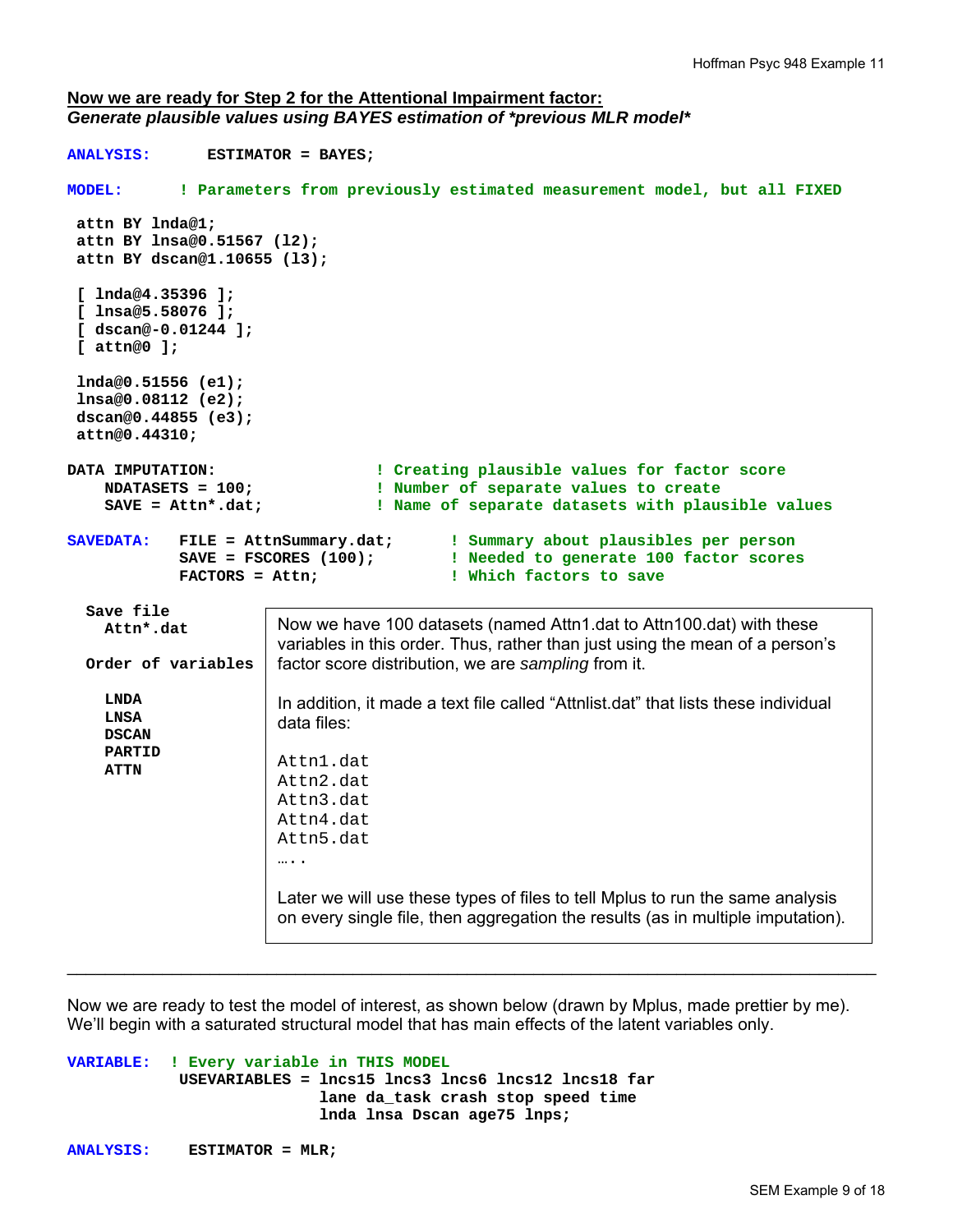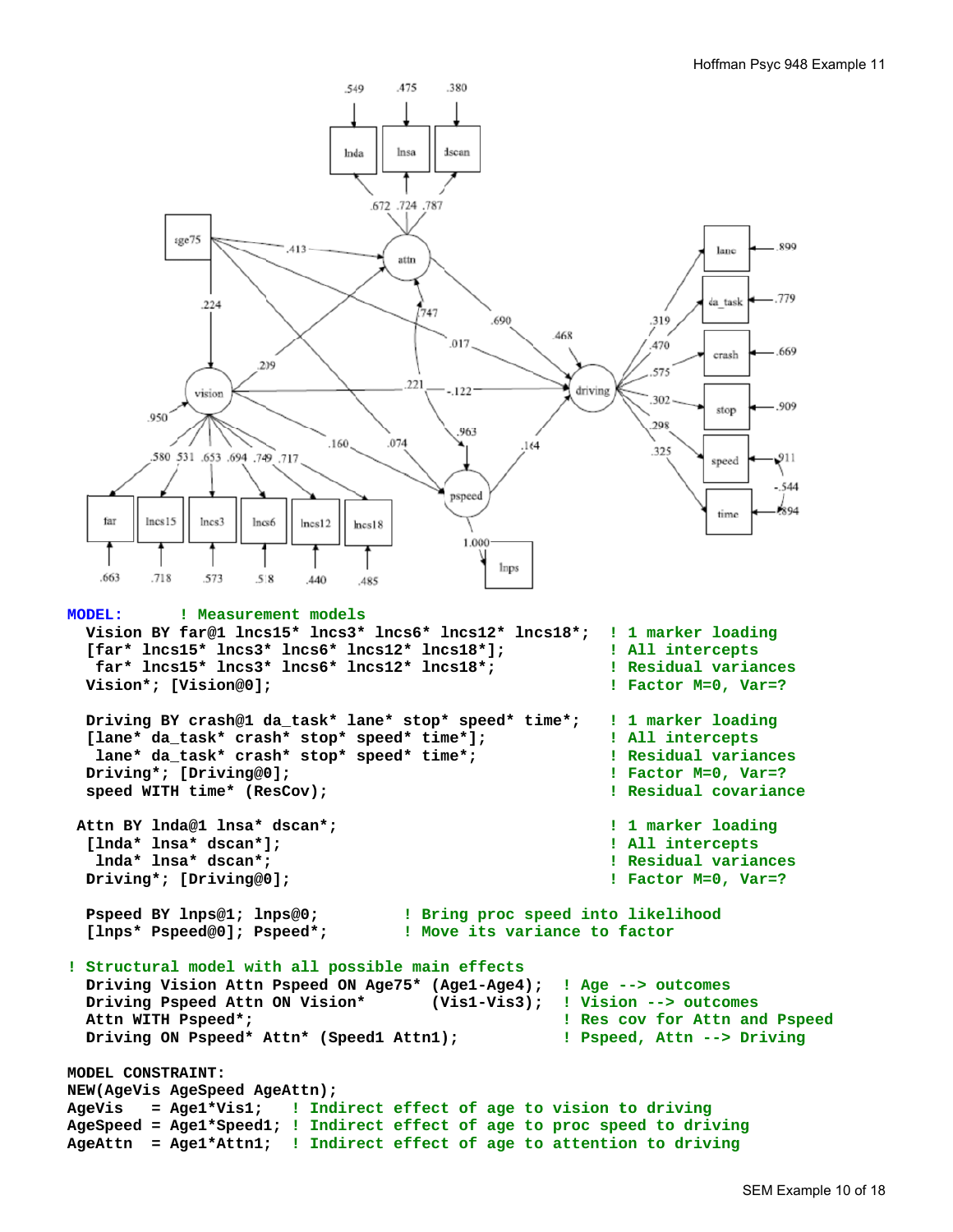|                 | MODEL FIT INFORMATION        |                                                     |       |             |                                                                               |              |
|-----------------|------------------------------|-----------------------------------------------------|-------|-------------|-------------------------------------------------------------------------------|--------------|
|                 | Number of Free Parameters    |                                                     |       | 58          |                                                                               |              |
| Loglikelihood   |                              |                                                     |       |             |                                                                               |              |
|                 | HO Value                     |                                                     |       | $-1310.811$ |                                                                               |              |
|                 |                              | HO Scaling Correction Factor                        |       | 1.1063      |                                                                               |              |
|                 | for MLR                      |                                                     |       |             |                                                                               |              |
|                 | H1 Value                     |                                                     |       | $-1238.221$ |                                                                               |              |
|                 |                              | H1 Scaling Correction Factor                        |       | 1.0405      |                                                                               |              |
|                 | for MLR                      |                                                     |       |             |                                                                               |              |
|                 |                              |                                                     |       |             |                                                                               |              |
|                 | Information Criteria         |                                                     |       |             |                                                                               |              |
|                 | Akaike (AIC)                 |                                                     |       | 2737.622    |                                                                               |              |
|                 | Bayesian (BIC)               |                                                     |       | 2913.007    |                                                                               |              |
|                 |                              | Sample-Size Adjusted BIC                            |       | 2729.438    |                                                                               |              |
|                 |                              | $(n* = (n + 2) / 24)$                               |       |             |                                                                               |              |
|                 |                              |                                                     |       |             |                                                                               |              |
|                 | Chi-Square Test of Model Fit |                                                     |       |             |                                                                               |              |
|                 | Value                        |                                                     |       | 144.331*    |                                                                               |              |
|                 |                              | Degrees of Freedom                                  |       | 110         |                                                                               |              |
|                 | P-Value                      |                                                     |       | 0.0156      |                                                                               |              |
|                 |                              | Scaling Correction Factor                           |       | 1.0059      |                                                                               |              |
|                 | for MLR                      |                                                     |       |             |                                                                               |              |
| $\ast$          |                              |                                                     |       |             |                                                                               |              |
|                 |                              |                                                     |       |             | The chi-square value for MLM, MLMV, MLR, ULSMV, WLSM and WLSMV cannot be used |              |
|                 |                              |                                                     |       |             | for chi-square difference testing in the regular way. MLM, MLR and WLSM       |              |
|                 |                              |                                                     |       |             | chi-square difference testing is described on the Mplus website.              | MLMV, WLSMV, |
|                 |                              |                                                     |       |             | and ULSMV difference testing is done using the DIFFTEST option.               |              |
|                 |                              | RMSEA (Root Mean Square Error Of Approximation)     |       |             |                                                                               |              |
|                 | Estimate                     |                                                     |       | 0.045       |                                                                               |              |
|                 |                              |                                                     |       |             |                                                                               |              |
|                 | 90 Percent C.I.              |                                                     |       | 0.021       | 0.064                                                                         |              |
|                 |                              | Probability RMSEA <= .05                            |       | 0.635       |                                                                               |              |
| CFI/TLI         |                              |                                                     |       |             |                                                                               |              |
|                 | <b>CFI</b>                   |                                                     |       | 0.936       |                                                                               |              |
|                 |                              |                                                     |       |             |                                                                               |              |
|                 | TLI                          |                                                     |       | 0.921       |                                                                               |              |
|                 |                              | Chi-Square Test of Model Fit for the Baseline Model |       |             |                                                                               |              |
|                 | Value                        |                                                     |       | 671.031     |                                                                               |              |
|                 |                              | Degrees of Freedom                                  |       | 136         |                                                                               |              |
|                 | P-Value                      |                                                     |       | 0.0000      |                                                                               |              |
|                 |                              |                                                     |       |             |                                                                               |              |
|                 |                              | SRMR (Standardized Root Mean Square Residual)       |       |             |                                                                               |              |
|                 | Value                        |                                                     |       | 0.063       |                                                                               |              |
|                 |                              |                                                     |       |             |                                                                               |              |
| MODEL RESULTS   |                              |                                                     |       |             |                                                                               |              |
|                 |                              |                                                     |       |             | Two-Tailed                                                                    |              |
|                 |                              | Estimate                                            | S.E.  | Est./S.E.   | P-Value                                                                       |              |
| VISION          | BY                           |                                                     |       |             |                                                                               |              |
| FAR             |                              | 1.000                                               | 0.000 | 999.000     | 999.000                                                                       |              |
| LNCS15          |                              | 0.481                                               | 0.099 | 4.837       | 0.000                                                                         |              |
| LNCS3           |                              | 0.584                                               | 0.115 | 5.076       | 0.000                                                                         |              |
| LNCS6           |                              | 0.759                                               | 0.136 | 5.583       | 0.000                                                                         |              |
| LNCS12          |                              | 1.265                                               | 0.203 | 6.248       | 0.000                                                                         |              |
| LNCS18          |                              | 1.491                                               | 0.232 | 6.416       | 0.000                                                                         |              |
| DRIVING BY      |                              |                                                     |       |             |                                                                               |              |
| CRASH           |                              | 1.000                                               | 0.000 | 999.000     | 999.000                                                                       |              |
| LANE            |                              | 0.161                                               | 0.066 | 2.444       | 0.015                                                                         |              |
| DA TASK         |                              | 0.197                                               | 0.065 | 3.022       | 0.003                                                                         |              |
| STOP            |                              | 0.381                                               | 0.164 | 2.330       | 0.020                                                                         |              |
| SPEED           |                              | 0.418                                               | 0.164 | 2.540       | 0.011                                                                         |              |
|                 |                              | 0.097                                               |       |             |                                                                               |              |
| TIME            |                              |                                                     | 0.053 | 1.819       | 0.069                                                                         |              |
| ATTN            | ВY                           |                                                     | 0.000 | 999.000     | 999.000                                                                       |              |
| LNDA            |                              | 1.000                                               | 0.061 |             |                                                                               |              |
| LNSA            |                              | 0.491                                               |       | 8.000       | 0.000                                                                         |              |
| DSCAN<br>PSPEED |                              | 1.192                                               | 0.170 | 7.022       | 0.000                                                                         |              |
| LNPS            | ВY                           | 1.000                                               | 0.000 | 999.000     | 999.000                                                                       |              |
|                 |                              |                                                     |       |             |                                                                               |              |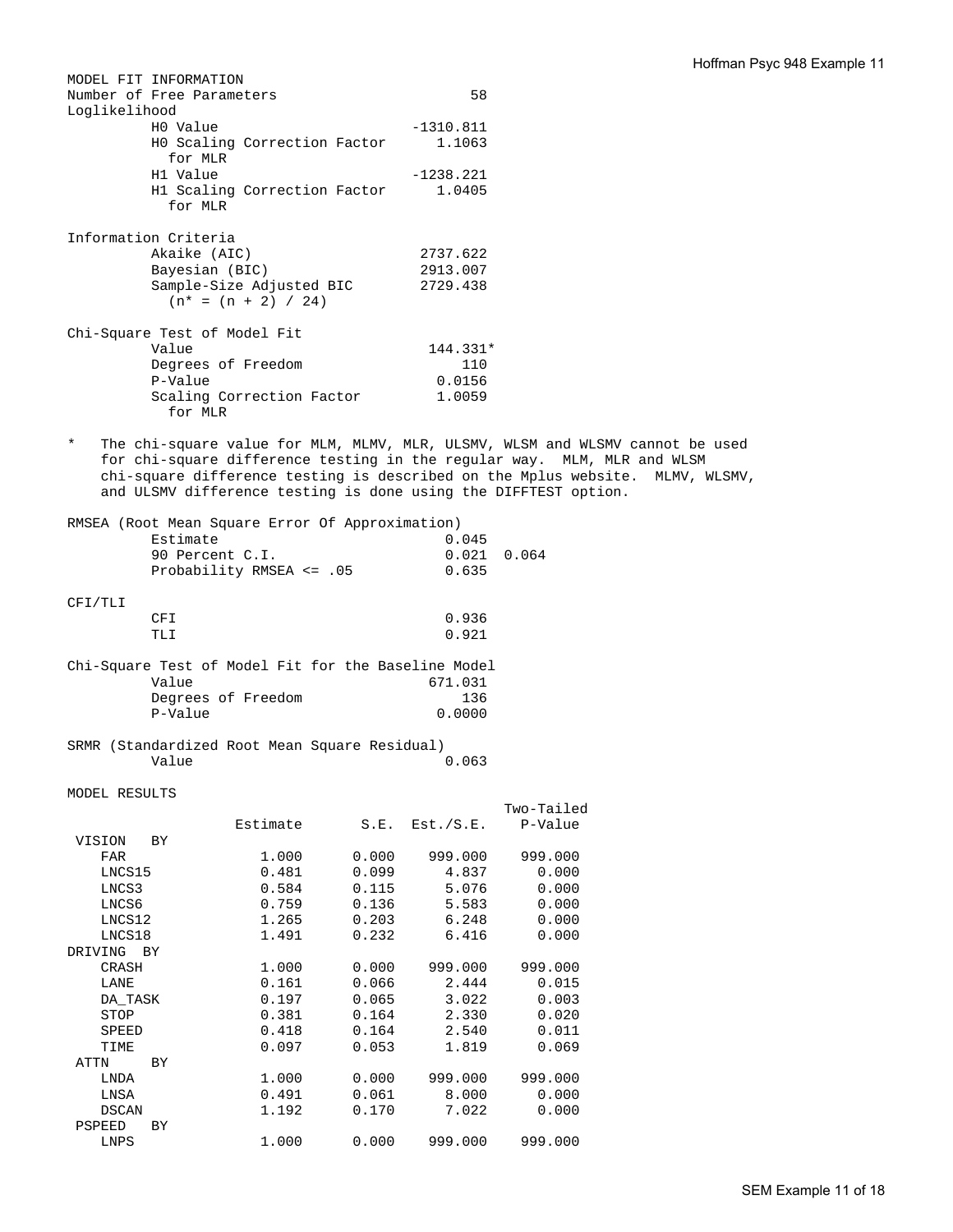| Hoffman Psyc 948 Example 11 |  |  |  |
|-----------------------------|--|--|--|
|-----------------------------|--|--|--|

| DRIVING        | ON   |                           |       |          |       |
|----------------|------|---------------------------|-------|----------|-------|
| VISION         |      | $-0.089$                  | 0.109 | $-0.814$ | 0.415 |
| PSPEED         |      | 0.114                     | 0.083 | 1.387    | 0.165 |
| <b>ATTN</b>    |      | 0.365                     | 0.127 | 2.884    | 0.004 |
| <b>PSPEED</b>  | ON   |                           |       |          |       |
| VISION         |      | 0.167                     | 0.100 | 1.658    | 0.097 |
| <b>ATTN</b>    | ON   |                           |       |          |       |
| VISION         |      | 0.287                     | 0.137 | 2.095    | 0.036 |
| DRIVING        | ON   |                           |       |          |       |
| AGE75          |      | 0.001                     | 0.011 | 0.119    | 0.905 |
| VISION         | ON   |                           |       |          |       |
| AGE75          |      | 0.024                     | 0.011 | 2.187    | 0.029 |
| <b>ATTN</b>    | ON   |                           |       |          |       |
| AGE75          |      | 0.059                     | 0.014 | 4.393    | 0.000 |
| <b>PSPEED</b>  | ON   |                           |       |          |       |
| AGE75          |      | 0.008                     | 0.008 | 0.988    | 0.323 |
| <b>ATTN</b>    | WITH |                           |       |          |       |
| <b>PSPEED</b>  |      | 0.061                     | 0.027 | 2.292    | 0.022 |
| SPEED          | WITH |                           |       |          |       |
| TIME           |      | $-0.025$                  | 0.004 | $-5.512$ | 0.000 |
|                |      | New/Additional Parameters |       |          |       |
| <b>AGEVIS</b>  |      | 0.000                     | 0.000 | $-0.119$ | 0.905 |
| AGESPEED       |      | 0.000                     | 0.000 | 0.119    | 0.905 |
| <b>AGEATTN</b> |      | 0.000                     | 0.000 | 0.123    | 0.902 |

#### STANDARDIZED MODEL RESULTS STDYX Standardization

|               |           |          |       |           | Two-Tailed |
|---------------|-----------|----------|-------|-----------|------------|
|               |           | Estimate | S.E.  | Est./S.E. | P-Value    |
| VISION        | <b>BY</b> |          |       |           |            |
| <b>FAR</b>    |           | 0.580    | 0.062 | 9.424     | 0.000      |
| LNCS15        |           | 0.531    | 0.076 | 6.999     | 0.000      |
| LNCS3         |           | 0.653    | 0.061 | 10.646    | 0.000      |
| LNCS6         |           | 0.694    | 0.059 | 11.851    | 0.000      |
| LNCS12        |           | 0.749    | 0.051 | 14.647    | 0.000      |
| LNCS18        |           | 0.717    | 0.042 | 17.024    | 0.000      |
| DRIVING       | <b>BY</b> |          |       |           |            |
| CRASH         |           | 0.575    | 0.107 | 5.378     | 0.000      |
| LANE          |           | 0.319    | 0.130 | 2.446     | 0.014      |
| DA_TASK       |           | 0.470    | 0.100 | 4.694     | 0.000      |
| STOP          |           | 0.302    | 0.115 | 2.630     | 0.009      |
| SPEED         |           | 0.298    | 0.102 | 2.911     | 0.004      |
| TIME          |           | 0.325    | 0.132 | 2.470     | 0.014      |
| ATTN          | <b>BY</b> |          |       |           |            |
| <b>LNDA</b>   |           | 0.672    | 0.058 | 11.501    | 0.000      |
| LNSA          |           | 0.724    | 0.053 | 13.543    | 0.000      |
| <b>DSCAN</b>  |           | 0.787    | 0.045 | 17.608    | 0.000      |
| <b>PSPEED</b> | BY        |          |       |           |            |
| <b>LNPS</b>   |           | 1.000    | 0.000 | 999.000   | 999.000    |
| DRIVING       | 0N        |          |       |           |            |
| VISION        |           | $-0.122$ | 0.148 | $-0.826$  | 0.409      |
| <b>PSPEED</b> |           | 0.164    | 0.120 | 1.368     | 0.171      |
| <b>ATTN</b>   |           | 0.690    | 0.149 | 4.617     | 0.000      |
| PSPEED        | ON        |          |       |           |            |
| VISION        |           | 0.160    | 0.094 | 1.715     | 0.086      |
| ATTN          | ON        |          |       |           |            |
| VISION        |           | 0.209    | 0.096 | 2.191     | 0.028      |
| DRIVING       | ON        |          |       |           |            |
| AGE75         |           | 0.017    | 0.148 | 0.118     | 0.906      |
| VISION        | ON        |          |       |           |            |
| AGE75         |           | 0.224    | 0.087 | 2.582     | 0.010      |
| <b>ATTN</b>   | ON        |          |       |           |            |
| AGE75         |           | 0.413    | 0.081 | 5.085     | 0.000      |
| <b>PSPEED</b> | ON        |          |       |           |            |
| AGE75         |           | 0.074    | 0.075 | 0.986     | 0.324      |
| <b>ATTN</b>   | WITH      |          |       |           |            |
| <b>PSPEED</b> |           | 0.221    | 0.088 | 2.523     | 0.012      |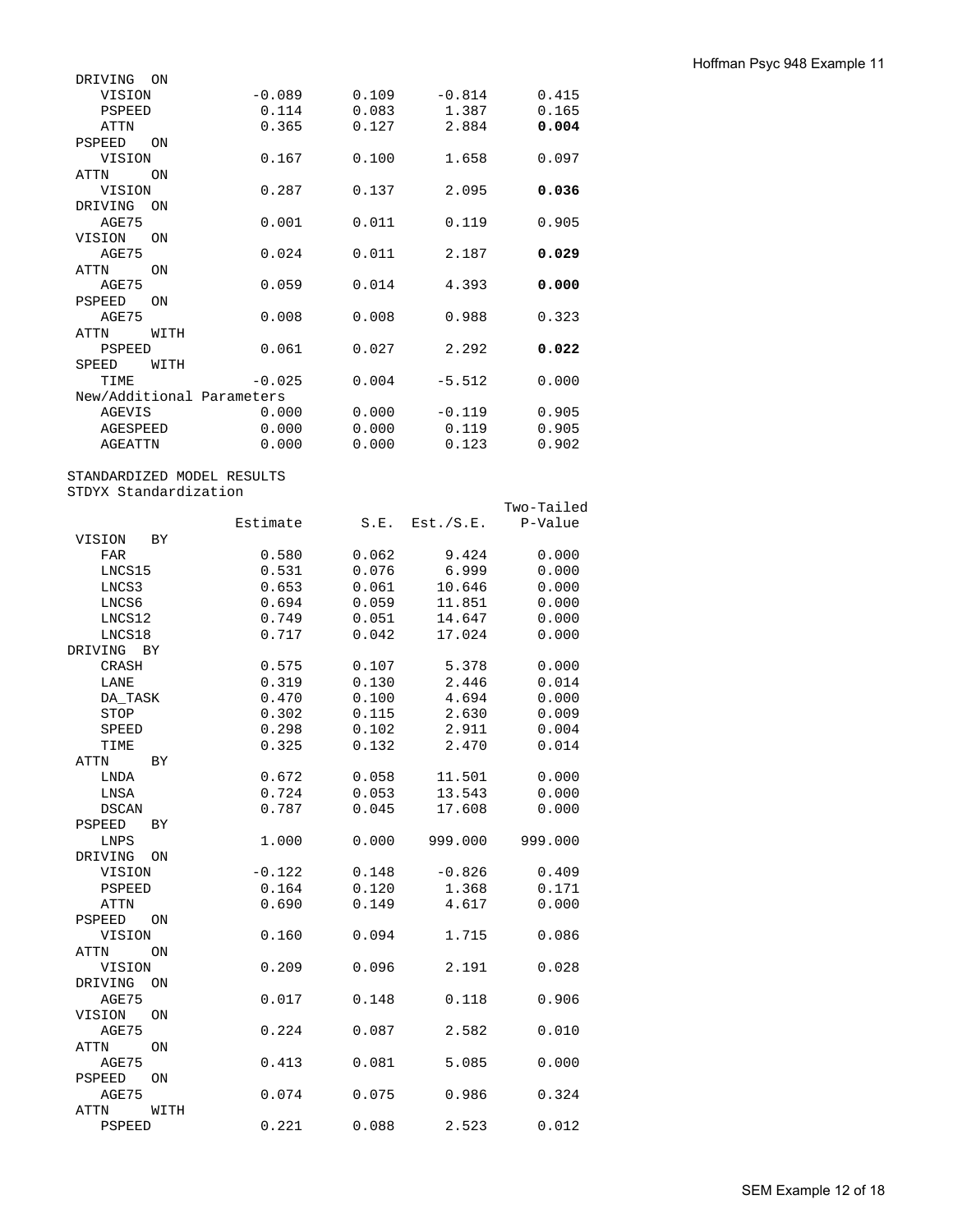SPEED WITH TIME  $-0.544$  0.090  $-6.061$  0.000 R-SQUARE Latent Two-Tailed Variable Estimate S.E. Est./S.E. P-Value VISION 0.050 0.039 1.291 0.197 DRIVING 0.532 0.151 3.526 0.000 ATTN 0.253 0.077 3.264 0.001<br>PSPEED 0.037 0.032 1.129 0.259 PSPEED 0.037 0.032 1.129 0.259 **! Reduced structural model (no age or vision --> driving) Vision Attn Pspeed ON Age75\* (Age1-Age3); ! Age --> outcomes Pspeed Attn ON Vision\* (Vis1-Vis2); ! Vision --> outcomes Attn WITH Pspeed\*; ! Res cov for Attn and Pspeed Driving ON Pspeed\* Attn\* (Speed1 Attn1); ! Pspeed, Attn --> Driving**  MODEL FIT INFORMATION Number of Free Parameters 56 Loglikelihood H0 Value -1311.286 H0 Scaling Correction Factor 1.0933 for MLR H1 Value -1238.221 H1 Scaling Correction Factor 1.0405 for MLR Information Criteria Akaike (AIC) 2734.572<br>Bayesian (BIC) 2903.909 Bayesian (BIC) Sample-Size Adjusted BIC 2726.670  $(n* = (n + 2) / 24)$ Chi-Square Test of Model Fit Value 144.090\* Degrees of Freedom 112<br>P-Value 0.0221 P-Value Scaling Correction Factor 1.0142 for MLR RMSEA (Root Mean Square Error Of Approximation) Estimate 0.043 90 Percent C.I. 0.018 0.063 Probability RMSEA <= .05 0.691 CFI/TLI CFI 0.940 TLI 0.927 SRMR (Standardized Root Mean Square Residual) Value 0.063 **What if we wanted to test an interaction between latent variables? ANALYSIS: ESTIMATOR = MLR; TYPE = RANDOM; ALGORITHM = INTEGRATION; SAVEDATA: SAVE = FSCORES; FILE IS FactorScores.dat; ! Save mean of plausibles only ! Reduced structural model (no age --> driving, but vision --> driving) Vision Attn Pspeed ON Age75\* (Age1-Age3); ! Age --> outcomes Driving Pspeed Attn ON Vision\* (Vis1-Vis3); ! Vision --> outcomes Attn WITH Pspeed\*; ! Res cov for Attn and Pspeed Driving ON Pspeed\* Attn\* (Speed1 Attn1); ! Pspeed, Attn --> Driving ! Interaction between two latent variables (would be same if one was observed) VisAttn | Vision XWITH Attn; ! VisAttn = new latent interaction Driving ON VisAttn\* (VxA); ! Interaction --> Driving MODEL CONSTRAINT: ! latent factor variance of attn = .443, of vision = .224 NEW (V4low V4high A4low A4high); V4low = Vis1 - VxA\*SQRT(.443); ! Vision slope for -1SD attn V4high = Vis1 + VxA\*SQRT(.443); ! Vision slope for +1SD attn A4low = Attn1 - VxA\*SQRT(.224); ! Attn slope for -1SD vision A4high = Attn1 + VxA\*SQRT(.224); ! Attn slope for -+1SD vision** Did constraining these two paths to 0 make the model worse? Rescaled −2∆LL(2) = 0.646, *p* = .72, so no This is the appropriate way to test a structural model, whose job is to reproduce the covariance among the latent factors and any observed predictors (but not among any observed predictors themselves). Relying on good global model fit (which will mostly reflect the measurement models) is not sufficient to say a structural model fits.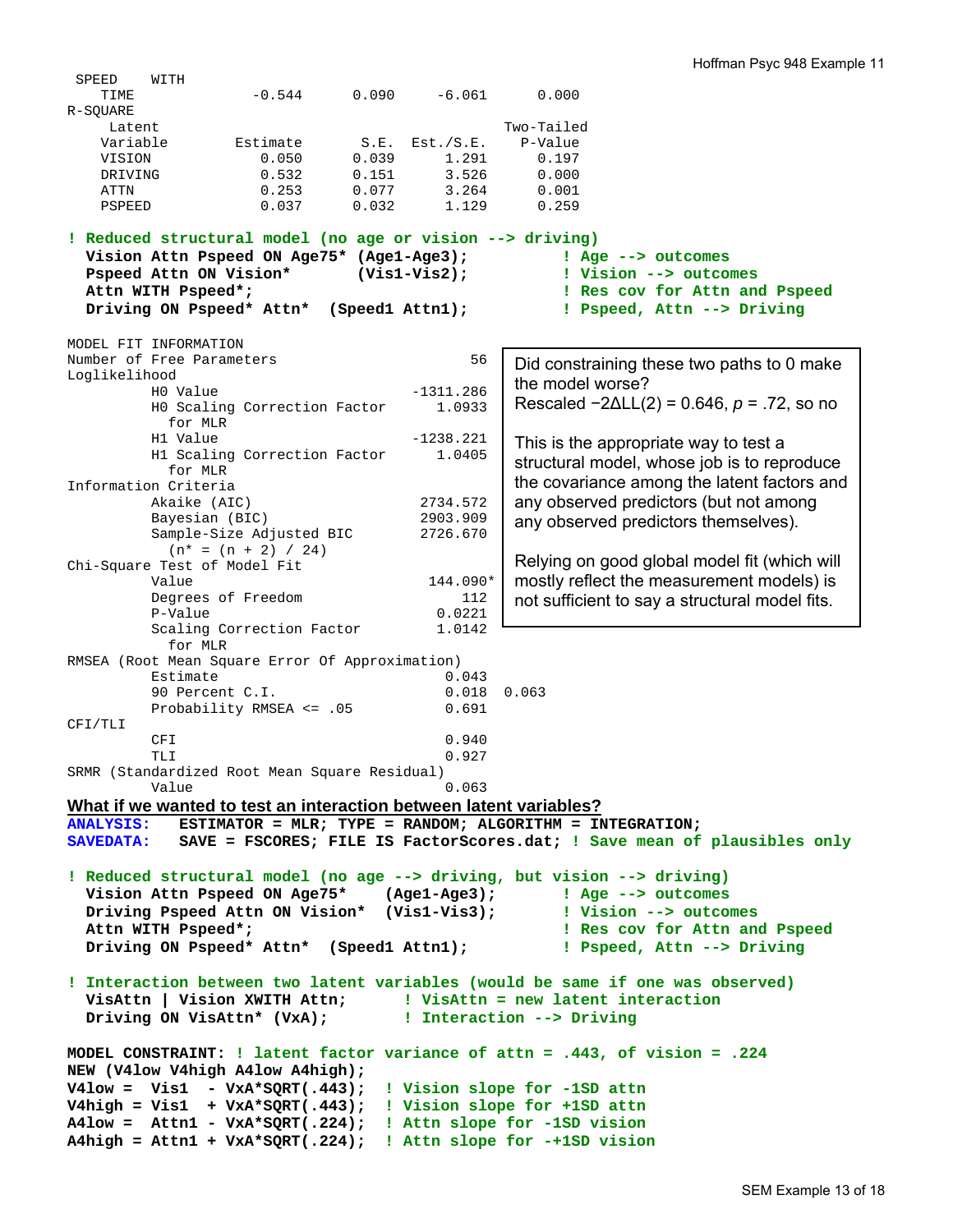| MODEL FIT INFORMATION        |             |        |
|------------------------------|-------------|--------|
| Number of Free Parameters    | 58          |        |
| Loglikelihood                |             |        |
| HO Value                     | $-1310.275$ | Model  |
| HO Scaling Correction Factor | 1.1008      | numer  |
| for MLR                      |             |        |
| Information Criteria         |             | come   |
| Akaike (AIC)                 | 2736.549    | disapp |
| Bayesian (BIC)               | 2911.934    |        |
| Sample-Size Adjusted BIC     | 2728.365    |        |
| $(n* = (n + 2) / 24)$        |             |        |

| Model fit has disappeared once we've used    |
|----------------------------------------------|
| numeric integration (no covariance matrix to |
| come back to anymore). STDYX                 |
| disappears for the same reason.              |

### **New structural model output only:**

| DRIVING                   | ON        |          |       |          |                                        |
|---------------------------|-----------|----------|-------|----------|----------------------------------------|
| VISION                    |           | $-0.105$ | 0.116 | $-0.907$ | 0.365 simple vision slope at attn=0    |
| PSPEED                    |           | 0.117    | 0.084 | 1.384    | 0.166                                  |
| ATTN                      |           | 0.372    | 0.088 | 4.204    | 0.000 simple attn slope at vision=0    |
| VISATTN                   |           | 0.139    | 0.143 | 0.957    | 0.330                                  |
| PSPEED                    | ON        |          |       |          |                                        |
| VISION                    |           | 0.168    | 0.101 | 1.663    | 0.096                                  |
| ATTN                      | ON        |          |       |          |                                        |
| VISION                    |           | 0.304    | 0.143 | 2.128    | 0.033                                  |
| VISION                    | <b>ON</b> |          |       |          |                                        |
| AGE75                     |           | 0.024    | 0.011 | 2.189    | 0.029                                  |
| ATTN                      | <b>ON</b> |          |       |          |                                        |
| AGE75                     |           | 0.060    | 0.013 | 4.453    | 0.000                                  |
| PSPEED                    | <b>ON</b> |          |       |          |                                        |
| AGE75                     |           | 0.008    | 0.008 | 0.983    | 0.326                                  |
| ATTN                      | WITH      |          |       |          |                                        |
| PSPEED                    |           | 0.060    | 0.027 | 2.232    | 0.026                                  |
| New/Additional Parameters |           |          |       |          |                                        |
| V4LOW                     |           | $-0.198$ | 0.170 | $-1.166$ | 0.244 simple vision slope at attn=-1SD |
| V4HIGH                    |           | $-0.102$ | 0.127 | $-0.097$ | 0.923 simple vision slope at attn=+1SD |
| A4LOW                     |           | 0.306    | 0.105 | 2.908    | 0.004 simple attn slope at vision=-1SD |
| A4HIGH                    |           | 0.438    | 0.117 | 3.738    | 0.000 simple attn slope at vision=+1SD |

What if we wanted to test multiple interactions between latent variables, or the model wouldn't converge (or there are too many latent variables to estimate all at once)? **Plausible values to the rescue!** So far we've done step 1 (run model in MLR) and step 2 (use Bayes estimation to generate plausible values for each latent factor). Now we need steps 3 and 4.

**Step 3**: Merge the plausible values of different factors together, so that you have 100 complete datasets. Here is a SAS macro to automate that process:

```
******************************************************************************************;
         INFO NEEDED TO ENTER TO MERGE PLAUSIBLE VALUES
******************************************************************************************;
* Folder for plausible files; %LET filesave = C:\Dropbox\14_Psyc948\DriverScan\PV Files; 
* SAS file name of original data; %LET datafile = MyOriginalData; 
* Name of person ID variable; %LET IDvar = PartID; 
* Suffix # of FIRST file; %LET startP = 1; 
* Suffix # of LAST file; %LET endP = 100; 
* Total # of sets of files; %LET total = 3; 
%MACRO LabelThem; 
* index = count of how many sets of files, 
* prefix = name of file prefix; 
* # items needed to drop from front of file; 
%IF &index. = 1 %THEN %DO; %LET prefix = Vision; %LET ndrop = 6; %END; 
%IF &index. = 2 %THEN %DO; %LET prefix = Driving; %LET ndrop = 6; %END; 
%IF &index. = 3 %THEN %DO; %LET prefix = Attn; %LET ndrop = 3; %END; 
**** REPEAT THIS FOR ALL YOUR SETS OF FILES TO BE MERGED ***********;
%MEND LabelThem;
```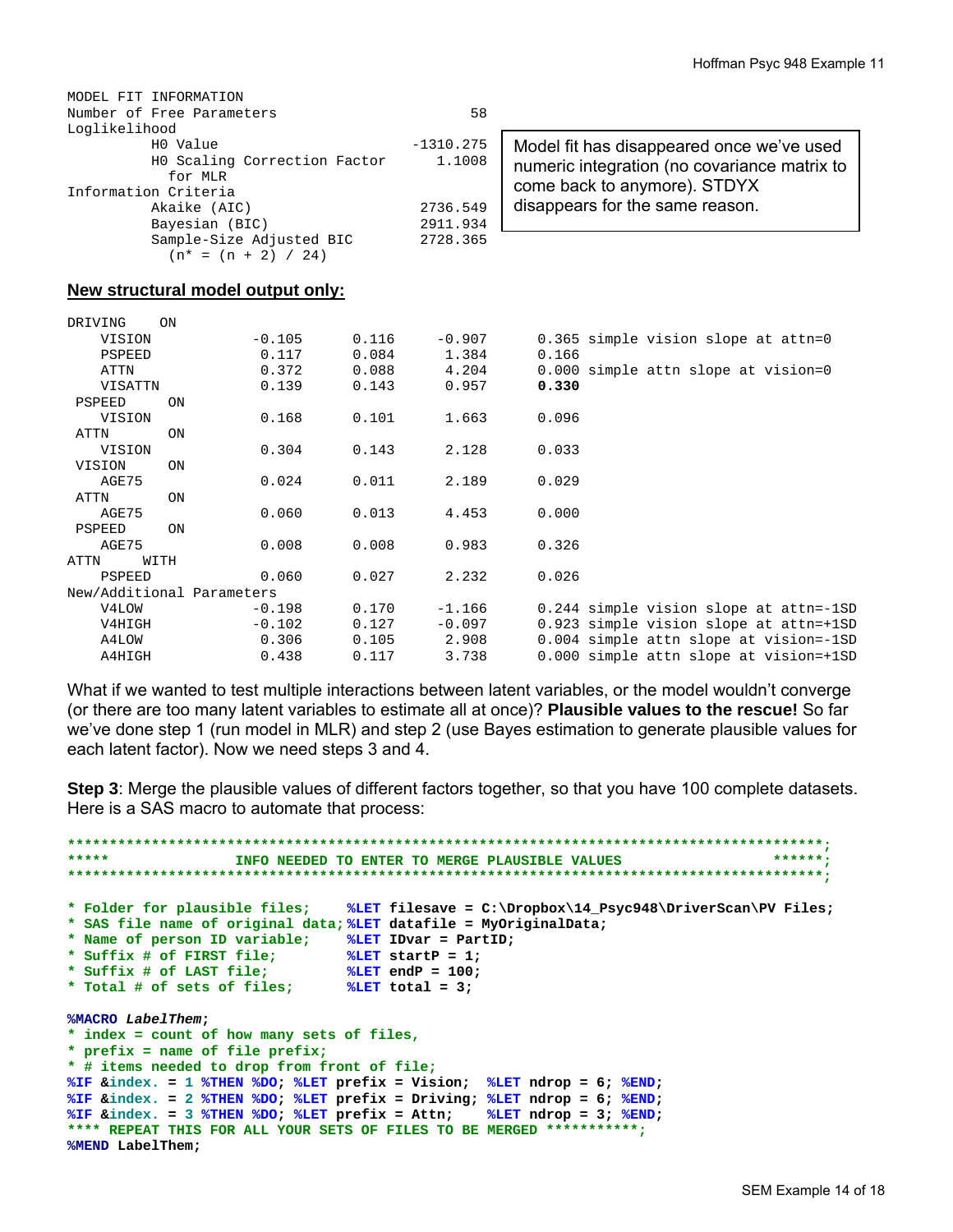```
Hoffman Psyc 948 Example 11 
******************************************************************************************;
                   *** NOTHING NEEDS TO BE CHANGED FROM HERE, JUST RUN IT
******************************************************************************************;
* Sort original data by ID; PROC SORT DATA=&datafile.; BY &IDvar.; RUN; 
%GLOBAL index prefix ndrop; %MACRO Import; 
%DO num=&startp. %TO &endp.; DATA Merge&num.; SET &datafile.; RUN; 
       %DO index=1 %TO &total.; %LabelThem; * Import plausible file;
              DATA &prefix.&num.; INFILE "&filesave.\&prefix.&num..dat" DLM=TAB LRECL=1000; 
              LENGTH var1-var&ndrop. $3; * Items as string vars given * missing;
               INPUT var1-var&ndrop. &IDvar. &prefix.; KEEP &IDvar. &prefix.; RUN; 
               PROC SORT DATA=&prefix.&num.; BY &IDvar.; RUN; 
               * Merge with original data, replace missing values;
              DATA Merge&num.; MERGE Merge&num. &prefix.&num.; BY &IDvar.; 
               IF &prefix.=. THEN &prefix.=-9999; IF &IDvar.=. THEN &IDvar.=-9999; RUN; 
               * Remove SAS datasets;
              PROC DATASETS LIB=WORK NOLIST; DELETE &prefix.&num.; RUN; QUIT; 
       %END; * Export to .csv for use in Mplus;
              PROC EXPORT DATA=Merge&num. OUTFILE= "&filesave.\PV&num..csv" 
              DBMS=CSV REPLACE; PUTNAMES=NO; RUN; 
       * Remove SAS datasets;
       PROC DATASETS LIB=WORK NOLIST; DELETE Merge&num.; RUN; QUIT; 
%END; %MEND Import; * Run macro; %Import; 
* Build list of plausible values files;
%MACRO Makelist; 
DATA _NULL_; * Name of file to print to;
      FILE "&filesave.\PVFilesList.dat" NOPAD NOTITLES; 
       * Print all dataset names;
       %DO i=&startP. %TO &endP.; PUT @1 "PV&i..csv"; %END; 
RUN; %MEND Makelist; * Run macro; %Makelist; 
                                              ******************************************************************************************;
```
**When the SAS program is done running,** you will have 100 .csv files with all latent variables merged together, as well as a file called "PVFileList.dat" that lists all these files. Now we are ready to analyze! **Step 4**: Estimate the same model, but using the plausible values instead of the latent factors to build an observed interaction term. This tells Mplus to do so for all 100 files and then combine the results.

```
TITLE: SEM Example for Driverscan using Plausible Values; 
DATA: 
 FILE = PVFilesList.dat; ! FILE that lists all the data file names 
 TYPE = IMPUTATION; ! Analyze and combine results across files
VARIABLE: 
! List of ALL variables in data file 
  NAMES = PartID sex age75 lncs15 lncs3 lncs6 lncs12 lncs18 far lnps 
               lnda lnsa Dscan lane da_task crash stop speed time ticket acc 
          Vision Driving Attn; ! New factor scores
! Variables to be analyzed in this model 
  USEVARIABLE = age75 lnps Vision Driving Attn VisAttn; 
! Missing data identifier 
  MISSING ARE ALL (-9999); 
! ID variable; 
  IDVARIABLE IS PartID; 
DEFINE: VisAttn = Vision * Attn; ! Now interaction is observed variable 
ANALYSIS: ESTIMATOR = MLR; 
OUTPUT: STDYX RESIDUAL; ! Standardized model, local fit 
                             ! Get descriptive stats for variables
MODEL: ! Structural model
  Vision Attn lnps ON Age75* (Age1-Age3); ! Age --> outcomes 
  Driving lnps Attn ON Vision* (Vis1-Vis3); ! Vision --> outcomes
  Attn WITH lnps*; ! Res cov for Attn and Pspeed
  lnps Attn Vision ON VisAttn*; ! Interaction relations
  Driving ON lnps* Attn* (Speed1 Attn1); ! Obs vars --> Driving
  Driving ON VisAttn* (VxA); ! Obs var interaction
MODEL CONSTRAINT: ! Plausible score variance of attn = .441, of vision = .221 
NEW (V4low V4high A4low A4high); 
V4low = Vis1 - VxA*SQRT(.441); ! Vision slope for -1SD attn
V4high = Vis1 + VxA*SQRT(.441); ! Vision slope for +1SD attn 
A4low = Attn1 - VxA*SQRT(.221); ! Attn slope for -1SD vision
A4high = Attn1 + VxA*SQRT(.221); ! Attn slope for -+1SD vision
```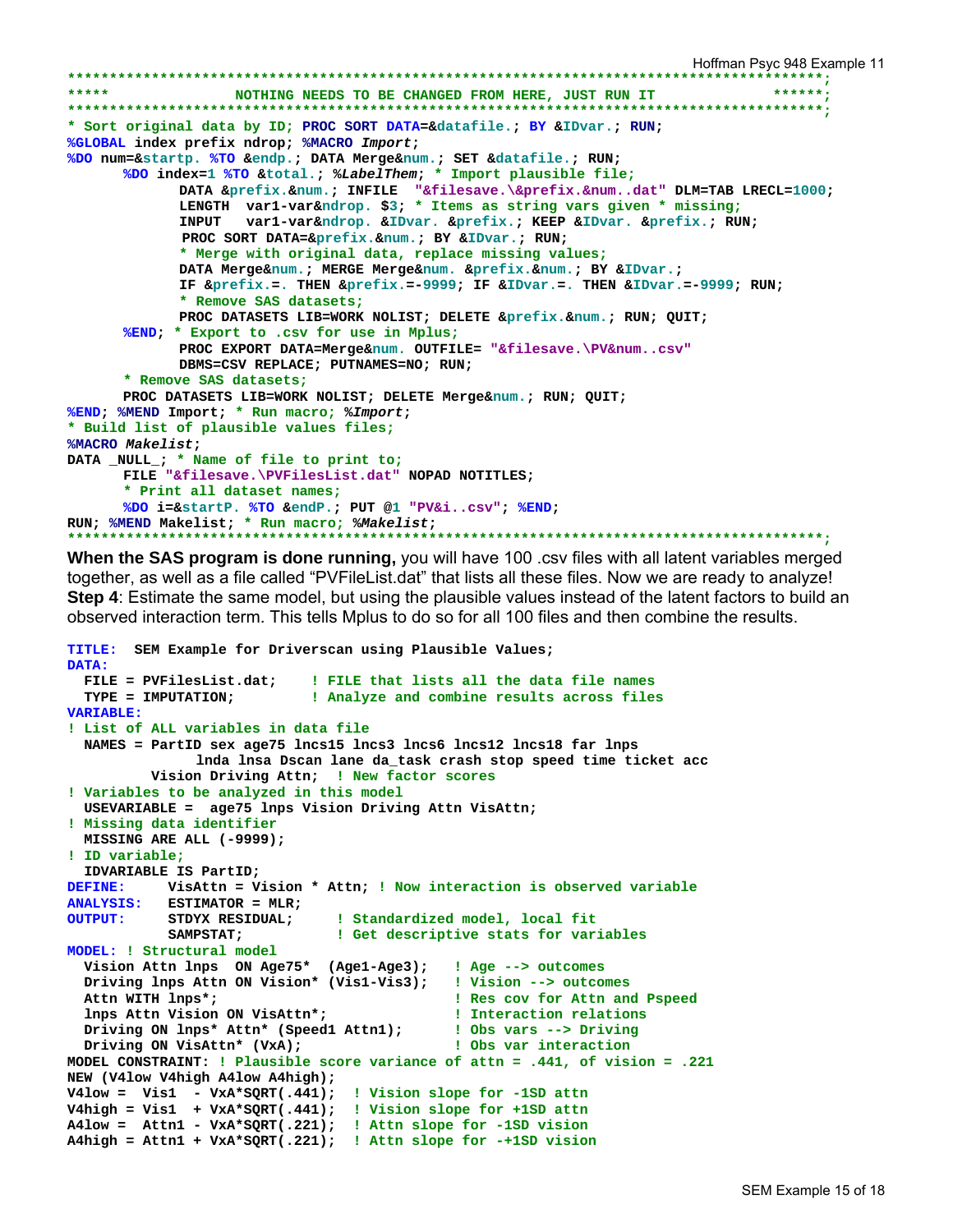| Number of Free Parameters                       | 21         |
|-------------------------------------------------|------------|
| Loglikelihood                                   |            |
| H0 Value                                        |            |
| Mean                                            | $-391.439$ |
| Std Dev                                         | 9.112      |
| H1 Value                                        |            |
| Mean                                            | $-390.891$ |
| Std Dev                                         | 9.052      |
| Information Criteria                            |            |
| Akaike (AIC)                                    |            |
| Mean                                            | 824.879    |
| Std Dev                                         | 18.224     |
| Bayesian (BIC)                                  |            |
| Mean                                            | 888.380    |
| Std Dev                                         | 18.224     |
| Sample-Size Adjusted BIC $(n* = (n + 2) / 24)$  |            |
| Mean                                            | 821.916    |
| Std Dev                                         | 18.224     |
| Chi-Square Test of Model Fit                    |            |
| Degrees of freedom                              | 1          |
| Mean                                            | 1.268      |
| Std Dev                                         | 1.630      |
| RMSEA (Root Mean Square Error Of Approximation) |            |
| Mean                                            | 0.039      |
| Std Dev                                         | 0.053      |
| CFI/TLI                                         |            |
| CFI                                             |            |
| Mean                                            | 0.986      |
| Std Dev                                         | 0.027      |
| TLI                                             |            |
| Mean                                            | 0.914      |
| Std Dev                                         | 0.443      |
| SRMR (Standardized Root Mean Square Residual)   |            |
| Mean                                            | 0.013      |
| Std Dev                                         | 0.008      |

### Hoffman Psyc 948 Example 11

Each dataset has its own set of fit statistics, the mean and SD for each are given here (with much other output omitted).

This means that likelihood ratio testing cannot proceed in the usual way.

#### MODEL RESULTS

|                           |          |       |           | Two-Tailed | Rate of |
|---------------------------|----------|-------|-----------|------------|---------|
|                           | Estimate | S.E.  | Est./S.E. | P-Value    | Missing |
| VISION<br><b>ON</b>       |          |       |           |            |         |
| AGE75                     | 0.019    | 0.009 | 2.137     | 0.033      | 0.153   |
| VISATTN                   | 0.082    | 0.251 | 0.325     | 0.745      | 0.255   |
| ATTN<br><b>ON</b>         |          |       |           |            |         |
| AGE75                     | 0.042    | 0.012 | 3.647     | 0.000      | 0.129   |
| VISION                    | 0.454    | 0.123 | 3.700     | 0.000      | 0.171   |
| VISATTN                   | 0.055    | 0.247 | 0.222     | 0.824      | 0.218   |
| LNPS<br>ON                |          |       |           |            |         |
| AGE75                     | 0.009    | 0.008 | 1.155     | 0.248      | 0.014   |
| VISION                    | 0.140    | 0.093 | 1.502     | 0.133      | 0.120   |
| VISATTN                   | $-0.012$ | 0.144 | $-0.086$  | 0.931      | 0.255   |
|                           |          |       |           |            |         |
| DRIVING<br>ON             |          |       |           |            |         |
| VISION                    | $-0.060$ | 0.102 | $-0.589$  | 0.556      | 0.276   |
| <b>LNPS</b>               | 0.095    | 0.079 | 1.201     | 0.230      | 0.208   |
| <b>ATTN</b>               | 0.187    | 0.066 | 2.839     | 0.005      | 0.279   |
| <b>VISATTN</b>            | 0.013    | 0.133 | 0.101     | 0.919      | 0.320   |
| ATTN<br>WITH              |          |       |           |            |         |
| <b>LNPS</b>               | 0.045    | 0.023 | 1.922     | 0.055      | 0.111   |
| New/Additional Parameters |          |       |           |            |         |
| V4LOW                     | $-0.069$ | 0.133 | $-0.518$  | 0.605      | 0.306   |
| V4HIGH                    | $-0.051$ | 0.136 | $-0.375$  | 0.708      | 0.286   |
| A4LOW                     | 0.180    | 0.089 | 2.028     | 0.043      | 0.284   |
| A4HIGH                    | 0.193    | 0.092 | 2.087     | 0.037      | 0.312   |

**What would have happened if we used the mean of each person's factor score distribution from the single-factor models as a single observed variable instead? Let's examine two versions.**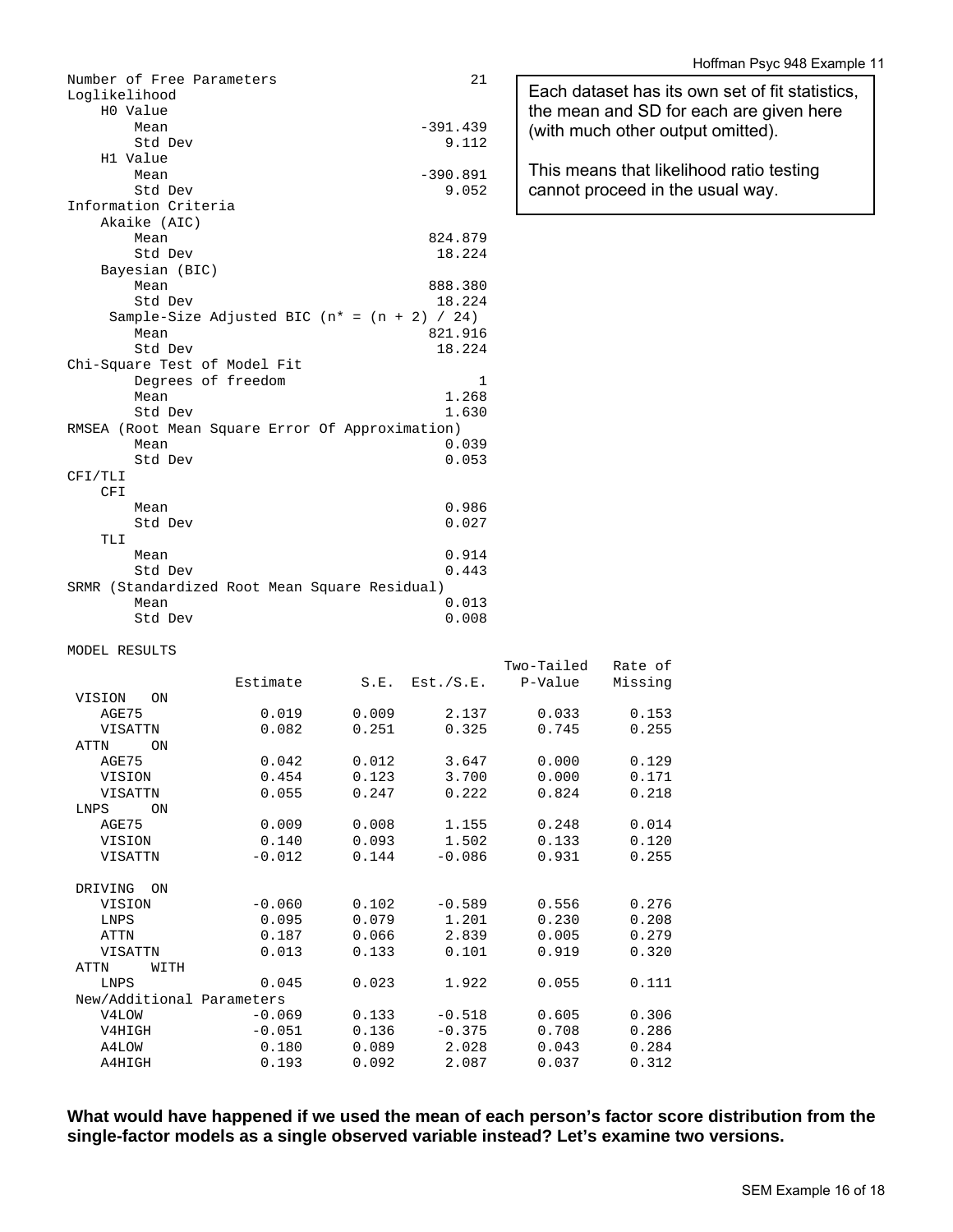```
TITLE: SEM Example for Driverscan using Factor Score Values; 
DATA: 
  FILE = SEMfactorscores.dat; ! Mean factor score merged back into data 
                             ! Now just a regular analysis
VARIABLE: 
! List of ALL variables in data file 
  NAMES = PartID sex age75 lnps vision driving attn; ! New factor scores 
! Variables to be analyzed in this model 
  USEVARIABLE = age75 lnps vision driving attn visattn; 
! Missing data identifier 
  MISSING ARE ALL (-9999); 
! ID variable; 
  IDVARIABLE IS PartID; 
DEFINE: VisAttn = Vision * Attn; ! Now interaction is observed variable 
ANALYSIS: ESTIMATOR = MLR; 
OUTPUT: STDYX RESIDUAL; ! Standardized model, local fit 
 SAMPSTAT; ! Get descriptive stats for variables
MODEL: 
! Structural model 
  Vision Attn lnps ON Age75* (Age1-Age3); ! Age --> outcomes 
  Driving lnps Attn ON Vision* (Vis1-Vis3); ! Vision --> outcomes
                                          ! Res cov for Attn and Pspeed
   lnps Attn Vision ON VisAttn*; ! Interaction relations
 Driving ON lnps* Attn* (Speed1 Attn1); ! Obs vars --> Driving 
 Driving ON VisAttn* (VxA); ! Obs var interaction
MODEL CONSTRAINT: ! New factor score variance of attn = .345, of vision = .186
NEW (V4low V4high A4low A4high); 
V4low = Vis1 - VxA*SQRT(.345); ! Vision slope for -1SD attn 
V4high = Vis1 + VxA*SQRT(.345); ! Vision slope for +1SD attn
A4low = Attn1 - VxA*SQRT(.186); ! Attn slope for -1SD vision 
A4high = Attn1 + VxA*SQRT(.186); ! Attn slope for -+1SD vision 
MODEL FIT INFORMATION 
Number of Free Parameters 21
Loglikelihood 
         HO Value -323.603<br>HO Scaling Correction Factor 1.1794
         H0 Scaling Correction Factor
           for MLR 
         H1 Value -323.451
          H1 Scaling Correction Factor 1.1676 
           for MLR 
Information Criteria 
         Akaike (AIC) 689.207<br>Bayesian (BIC) 752.708
         Bayesian (BIC)
         Sample-Size Adjusted BIC 686.244
          (n^* = (n + 2) / 24)Chi-Square Test of Model Fit 
Value 0.331*Degrees of Freedom 1<br>
P-Value 0.5649
         P-Value
         Scaling Correction Factor 0.9182
           for MLR 
   The chi-square value for MLM, MLMV, MLR, ULSMV, WLSM and WLSMV cannot be used
     for chi-square difference testing in the regular way. MLM, MLR and WLSM 
     chi-square difference testing is described on the Mplus website. MLMV, WLSMV, 
     and ULSMV difference testing is done using the DIFFTEST option. 
RMSEA (Root Mean Square Error Of Approximation) 
          Estimate 0.000 
          90 Percent C.I. 0.000 0.178 
         Probability RMSEA <= .05 0.633
CFI/TLI
```
CFI 1.000 TLI 1.172 SRMR (Standardized Root Mean Square Residual)

Value 0.007